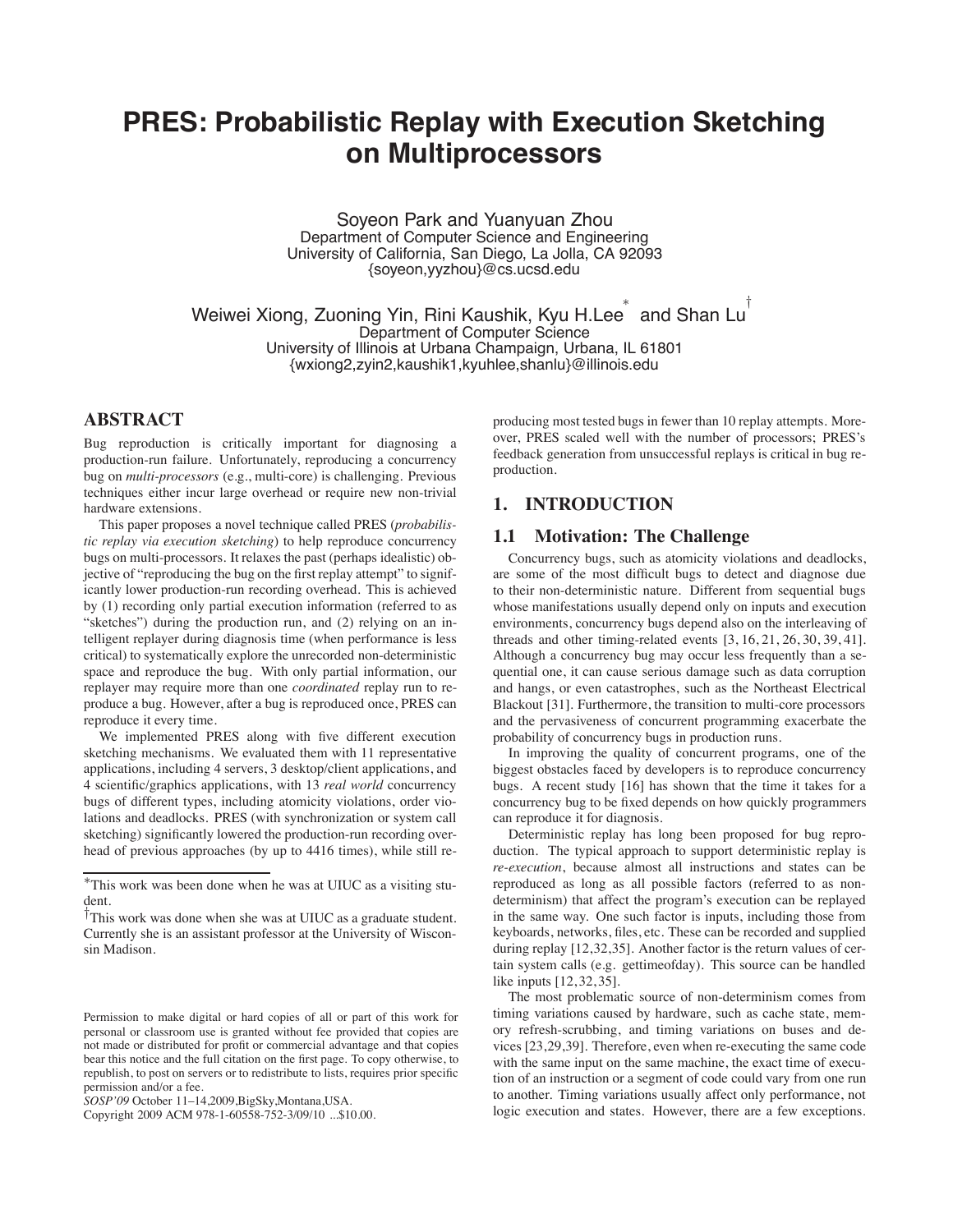

**Figure 1: An example simplified from a real Apache concurrency bug. Repeating the bug needs a special input and a special interleaving, which execute S3 between S1 and S2.**

For example, timing variations can affect *when* a thread is scheduled out, or *when* a thread receives a signal or callback function. To handle these sources of non-determinism, a typical way is to record them with "logic time" instead of physical time. For example, the system can use the number of executed instructions to remember when a thread is scheduled out or when a signal is delivered. Logic time can then be used during replay [12, 32, 35].

Following the above high-level ideas, many systems have been built to provide deterministic replay for *uni-processor* execution. Examples of such systems include the Time-Travel Machine [12], FlashBack [32], VMware [35], R2 [10], and others [2, 5, 20, 37], just to name a few (refer to Section 8 for a detailed discussion).

Unfortunately, on multi-processors (SMPs and multi-cores), besides thread scheduling, signals and asynchronous events, timing variations exert another major influence on a program's execution—how threads concurrently interleave with each other (in addition to those caused by thread scheduling). With multiple threads executing *simultaneously* on different processors, their interleaving can vary from one run to another. Of course, if threads are independent from each other, there is no problem. However, in almost all multi-threaded applications, threads interact with each other via synchronizations and shared memory. Therefore, different interleavings can lead to different variable values and consequently different execution paths as shown in the example below. This makes deterministic replay on multi-processor machines extremely challenging [8, 13, 23, 29, 35, 39], which is why VMware presently supports only uni-processor deterministic replay [35].

Figure 1 shows a real-world bug from the Apache Server. In this example, programmers forgot to protect the pair of accesses to buf\_index, namely {S1, S2}, into the *same* atomic region. As a result, Apache crashes when  $S3$  is executed between  $S1$  and S2. This bug is difficult to reproduce, because its manifestation requires not only a special input, but also a special interleaving (i.e., S3 executed between S1 and S2) that rarely occurs during in-house stress testing [26]. In fact, it takes about 22 hours (tens of thousands of iterations) of executions with the bug-triggering input on an 8-core to get reproduced [26]. To diagnose a bug, programmers usually need to reproduce it multiple times to analyze the root cause. If it takes almost one whole day to reproduce the bug one time, the diagnostic process will be excruciating.

#### **1.2 State of the Art**

To address the above challenge, several approaches have been proposed for providing deterministic replay for *multi-processors*. The main idea is to record almost every inter-thread interaction such as synchronization and shared memory communication, in addition to those data necessary for uni-processor replay.

Based on the implementation of the above idea, prior work can be grouped into two categories:

*(1) Hardware-assisted approaches*: Since recording every interthread interaction (especially the global order of shared memory accesses) can incur a high overhead, recent work such as Flight Data Recorder [39] and BugNet [23] have proposed new hardware extensions to record such information efficiently. To reduce hardware complexity, various optimizations have been suggested recently, including Strata [21], RTR [41], DMP [6], DeLorean [18], Rerun [11], Capo [19], etc. However, they still require significant hardware modifications, none of which exists today.

*(2) Software-only approaches*: InstantReplay [14] was one of the first software solutions for deterministic replay on multiprocessors. Recently, Strata also has a software-only implementation [22]. Almost all of these state-of-the-art software solutions impose more than 10X–100X production-run overhead, making them impractical [6]. The overhead comes mainly from capturing the global orders of shared memory accesses.

To address the overhead problem, SMP-Revirt [8] recently made very clever use of page protection (instead of instrumenting every shared memory access) to capture shared memory interactions among threads. Due to the page-level granularity, this method works well for applications with coarse-grained data sharing, such as some regular matrix applications. Unfortunately, for applications that have much finer-grained data sharing and more false sharing (such as server applications), this method still imposes 10X or more overhead on 2 or 4 processors [8]. Furthermore, it also has a scalability issue. For example, as reported in the paper [8], FMM's relative overhead increases from 50% to 636% when the number of processors increases from 2 to 4. This is a result of increased false sharing and page contention [1, 9], just like in page-based software distributed shared memory systems [15].

In another recent work, Kendo [25], applies deterministic execution to multi-processors for applications that are perfectly synchronized using locks. For applications that do not satisfy this constraint, including the SPLASH-2 benchmarks selected and evaluated by the authors, programmers need to modify the code before utilizing the tool. This significantly limits its usefulness in practice (especially for legacy code) because many concurrency bugs occur exactly because programmers fail to synchronize correctly.

In this paper, we focus on *software-only* solutions, because hardware modification always comes with a high cost of fabrication and increased hardware complexity.

## **1.3 Our Observation and Main Idea**

One interesting (and perhaps controversial) observation we made is that all of the above work attempts to reproduce the bug on the *first* replay run. As a result, it comes with a prohibitively high cost (10–100X slowdown) on the production run, which is too expensive to be practical.

Compared to a programmers' in-house diagnosis, a production run is much more performance critical because end-users do not want to suffer from developers' bad programming. In addition, since most production runs are bug-free, we do not want to pe-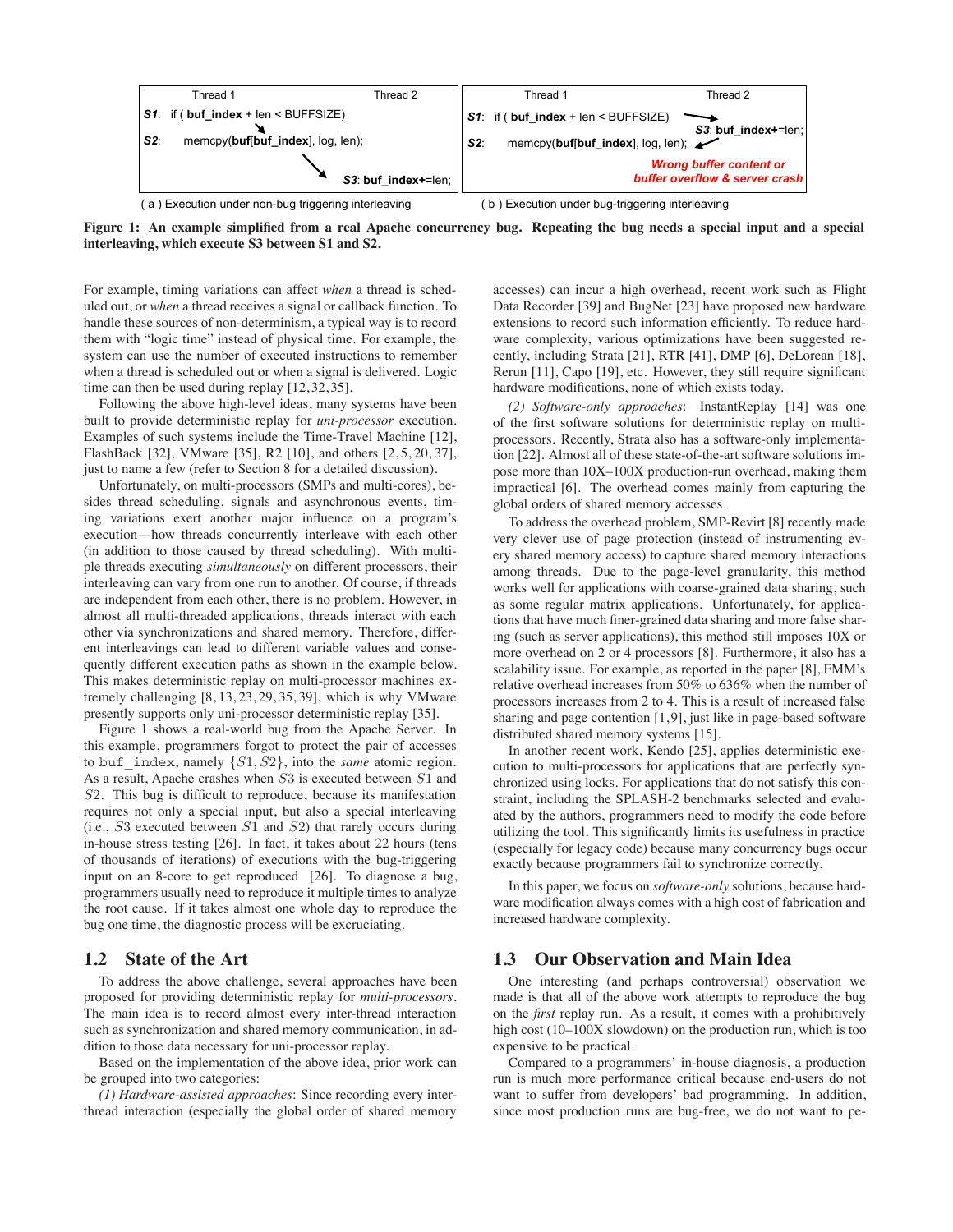

**Figure 2: Our objective: exploring the space between existing software-only research ideas and common practice.**

nalize them for bugs that have not happened yet. Therefore, it is important to reduce the production run overhead, even if it comes with slightly increased bug-reproduction time during diagnosis.

This motivation leads to the following questions:

*Do we have to reproduce a bug on the first replay attempt? Will programmers be happy if the bug can be reproduced within 5–50 replay attempts (especially if it comes with the benefit of significantly lower recording overhead during production runs)?*

To answer these questions, let us look at how developers reproduce a concurrency bug now. Since not much execution ordering/interleaving information is available from production runs, developers simply rerun the program over and over again in the hope that the same concurrency bug will eventually manifest. Unfortunately, in many cases the chance for its reproduction is slim [26]. Many concurrency bugs are not reproduced even after thousands of replays (shown in our experimental results).

In other words, in practice, programmers do not aim to reproduce a bug on the first replay attempt. Therefore, a natural question is: is there anything in between the "reproducing it after thousands of reruns" reality and the "reproducing it on the first replay" goal that existing research ideas are shooting for? Particularly, are there any methods that can reproduce bugs on multiprocessors with only a few (e.g., < 50) replay attempts while adding only small (e.g., < 50%) recording overhead during production run? This is exactly the main objective of this paper, as depicted in Figure 2.

If a method can significantly lower the production-run recording overhead, programmers will probably be willing to tolerate a few extra replay attempts during diagnosis to reproduce an occurred bug, especially when these replay attempts can be automated.

Moreover, the above trade-off becomes even more appealing if this method can guarantee that, once a bug is reproduced successfully (perhaps after several unsuccessful replay attempts), it can then be reliably reproduced in every subsequent replay. This is important to programmers, who usually need to replay a bug many times to identify the root cause.

Additionally, as long as the occurred bug can be reproduced, it is less important for programmers to reproduce it in the exact same way every time. In other words, *even if some of the intermediate, unrelated execution paths differ slightly, it is acceptable, as long as the occurred bug can be reproduced.* In practice, to shorten the diagnosis time, programmers even try to find the minimum triggering conditions needed to reproduce the bug more easily [34].

For convenience of explanation, we refer to the possibility of reproducing a bug in one replay as *"reproduction probability."*

## **1.4 Our Contributions**

Based on the observation above, this paper proposes a novel idea called **PRES (probabilistic replay via execution sketching)** to help reproducing concurrency bugs on multi-processors. It relaxes the previous (perhaps idealistic) objective of "reproducing the bug on the first replay attempt" for the purpose of lowering production-run recording overhead<sup>1</sup>. PRES accomplishes the goal by (1) recording only *partial execution information* during the production run; and (2) using an intelligent partial-information based replayer that systematically explores the unrecorded nondeterministic space via multiple coordinated replay attempts to reconstruct the complete information necessary for bug reproduction. *After a bug is reproduced successfully once after several replay attempts, PRES can then reproduce it with 100% probability on every subsequent replay for diagnostic purposes*.

Specifically, PRES combines three novel techniques:

(1) **Sketch recording during production run**. Unlike full recording (i.e., recording every inter-thread interaction), *sketch recording* records only important events to minimize the recording overhead. *Even though it may not provide enough information to replay the program in the exact same way as the production run, it does keep the replay close to the production run, as shown in our experimental results*.

This is similar to a "sketch"—an artist frequently draws a sketch first, before putting in details; or to the fairy tale of *Hansel and Gretel*, who leave pebbles or breadcrumbs along the path (at important locations) in order to find their way back home.

In our work, we have explored five different methods of sketch recording<sup>2</sup>, including (1) SYNC (recording synchronization global orders), (2) SYS (recording the global orders of synchronization and system calls), (3) FUNC (recording function call global orders), (4) BB (recording basic block global orders), and (5) BB-N (recording every N-th basic block global order). These methods trade reproduction probability for lowered recording overhead at different levels. For comparison with the proposed sketching methods, we also implement another scheme, referred to as RW, which records the global orders of shared accesses to the same memory location. RW represents the previous software-only multi-processor deterministic replay systems [5, 22].

(2) **Partial-Information based Replay (PI-Replay)**. Unlike traditional replayers that have complete information, our replayer (referred to as PI-Replayer) has only partial information (i.e., execution sketches) from a production run. Therefore, our replayer needs to *reconstruct* the *unrecorded* non-deterministic information. It does this by automatically, intelligently, and systematically exploring the unrecorded space via multiple replay attempts, and leveraging both sketches and feedback from *unsuccessful replays* (replays that do not reproduce the bug) to finish the "drawing" and reproduce the occurred bug.

(3) **Feedback generation from previous replay attempts**. Unlike traditional replayers that do not record during replay, PRES records all non-deterministic events during replay for feedback generation. Doing so has three benefits: (1) Information recorded from unsuccessful replays can be leveraged to guide subsequent re-

<sup>&</sup>lt;sup>1</sup>Even though we motivate the problem from diagnosing production run failures, PRES can also be used to reproduce concurrency bugs occurred during testing.

<sup>&</sup>lt;sup>2</sup>In every method, we always record all inputs, signals, thread schedules, and return values from certain system calls such as gettimeofday(), etc., which are necessary for replay even on uniprocessors [12,32].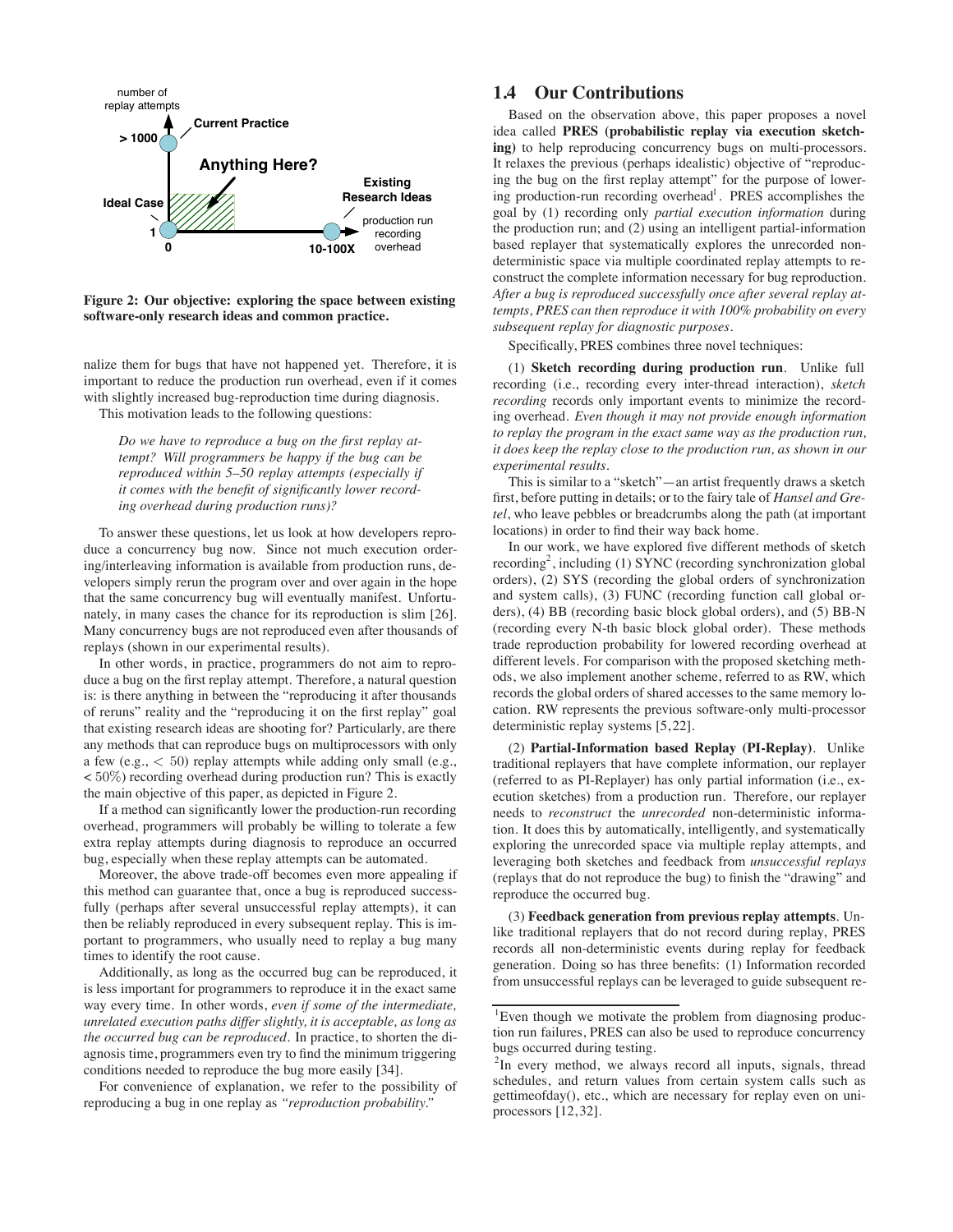

**Figure 3: The bug reproducing process of PRES. Bold lines indicate executed paths; gray lines are unexecuted branches.**

plays to be "smarter." (2) Once a bug is successfully reproduced, the information recorded during this successful replay allows reliable reproduction of the bug at *every* subsequent replay for the programmers' diagnosis. (3) Execution information from unsuccessful replays provides programmers with clues regarding the bug triggering conditions (e.g., why the bug is not triggered under certain global orders?).

#### Figure 3 shows the steps of PRES:

*(1) During the production run*, PRES records only important events in an execution "sketch," which is then provided to programmers in case of a failure. Similar to all previous work on deterministic replay, we assume that privacy is not an issue, because either the production run and the diagnosis are both done by the same company (e.g., Google), or there is special agreement or techniques (e.g., [4]) arranged between the customer and vendors.

*(2) During the reproduction phase*, PRES *automatically* repeats multiple replay attempts until a bug is reproduced. It also reconstructs the complete information necessary for the next phase. After each unsuccessful replay, feedback is provided for subsequent replay attempts.

*(3) During the diagnosis phase*, PRES leverages the complete execution information from the reproduction phase and reproduces the bug with 100% probability during each replay.

To improve efficiency in searching the unrecorded nondeterministic space, PI-Replayer exploits the following ideas during a reproduction phase:

- *Leveraging execution sketches from production runs to shrink the search space*: The order of many nondeterministic events (e.g., benign races) can be inferred from execution sketches; therefore there is no need to explore alternative orders during a reproduction phase. This filtering process allows us to shrink the unrecorded non-deterministic space in our exploration by up to 500,000 times.
- *Aiming for bug reproduction instead of execution path/states reproduction*: As we discussed briefly, diagnosing a bug does not require reproducing the exact same execution path and states as in the original execution. Therefore, our objective is to reproduce the bug, not the path/states. This relaxation reduces the number of replay attempts for successful bug reproduction by 1.6-5 times, as our experimental results show.

Although a successful replay may not be exactly the same as the original execution, it is at least similar. This is because our PI-Replayer leverages execution sketches to monitor every replay attempt, and aborts those which are off-sketch (i.e., producing a different sketch from the one generated by the original execution). Our experimental results show that each time a bug is successfully reproduced, the execution path is only 0.11-0.19% different from the original.

• *Searching space from location closest to failure*: When a replay fails, instead of searching the unrecorded nondeterministic space randomly or from the beginning of the execution, PI-replayer starts from the location closest to the failure. Our experimental results show that this approach reduces the number of replay attempts by up to 6.5 times.

We have implemented PRES using the binary instrumentation tool Pin [17]. We evaluated PRES on 8-core machines with 11 applications of various types including 4 servers (MySQL, Apache, OpenLDAP, Cherokee), 3 desktop applications (Mozilla, PBZip2, Transmission), and 4 scientific/graphics applications from SPLASH-2 [38] (Barnes, Radiosity, FMM, LU). We used 13 representative *real-world* concurrency bugs of different types: atomicity violations, order violations, and deadlocks; data races and non data-races; single and multiple variables. We obtained the following results:

- PRES, with SYNC and SYS sketching schemes, imposed low ( < 20%) recording overhead on most evaluated applications, and could successfully reproduce 12 out of 13 tested bugs, most within 10 replay runs. The FUNC and BB-N sketching schemes could reproduce all tested bugs with slightly higher overhead.
- The above low-overhead but coarse-grained recording schemes were capable of reproducing concurrency bugs on multi-processors because our intelligent PI-Replayer could leverage feedback generated from unsuccessful replays. This technique significantly reduced the number of replay attempts needed for bug reproduction. **Without feedback, SYNC and SYS could only reproduce 4 of 13 bugs within 1000 attempts (the maximum limit of replay attempts in our experiments).**
- PRES was scalable across multiple processors. Specifically, SYNC's and SYS's overheads remained small across different configurations (2, 4, and 8-cores).
- Compared to atomicity or order violation bugs, deadlocks usually required less production-run information to reproduce. SYNC sketch reproduced three evaluated deadlocks on the first replay attempt, while adding only small (7%, 15%, and 33%) overhead during the production run.

# **2. BACKGROUND**

**The starting point of a deterministic replay** In order to faithfully reproduce a bug, a replay either starts from the beginning of the program (if the execution is short) or a previous checkpoint. The checkpointing technique has been thoroughly studied and widely used in previous work [8,12,32,34], which shows that the overhead (both space and time) of checkpointing is negligible or very small, especially with infrequent checkpoint.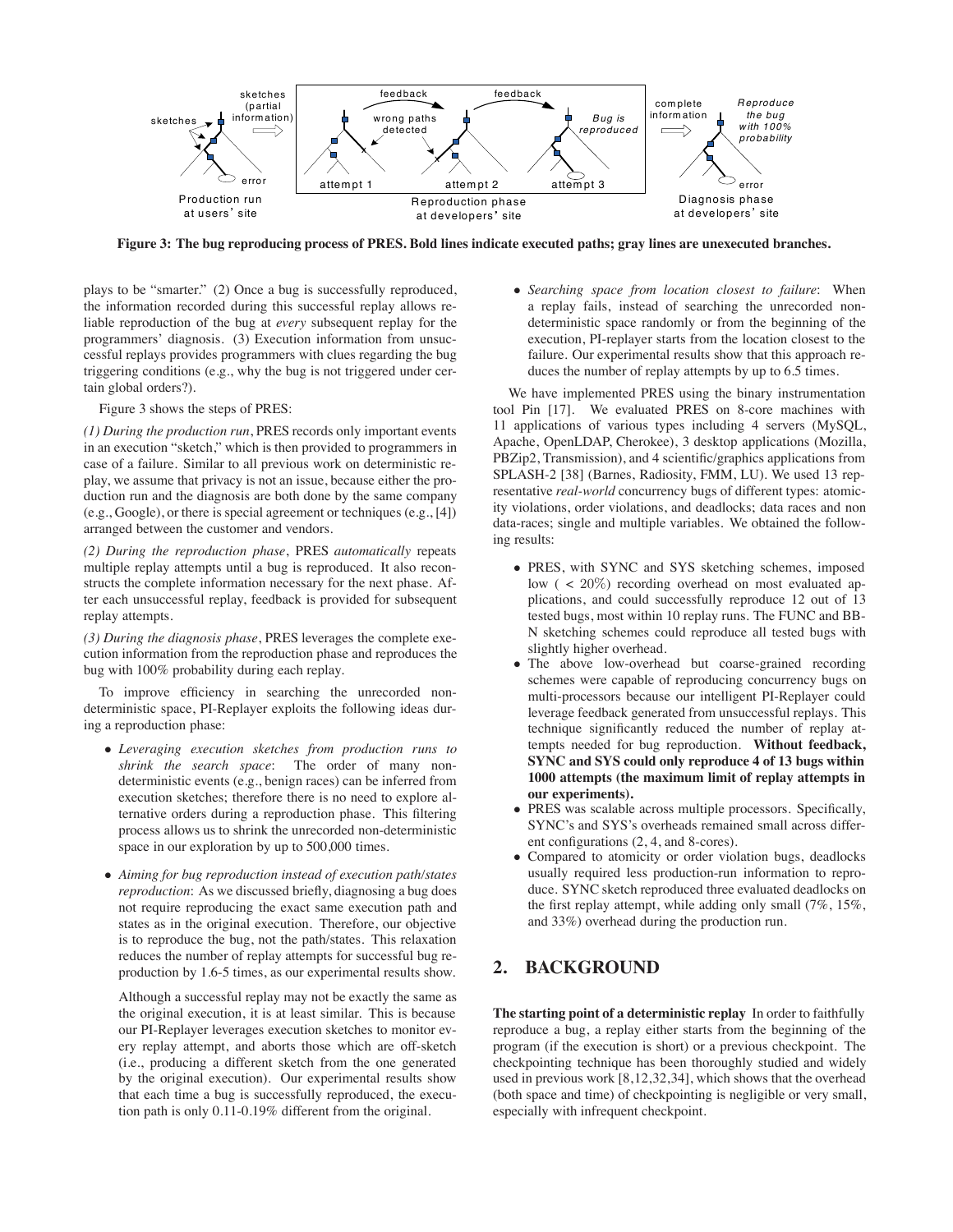

**Figure 4: The components and process flow of PRES system**

Our PRES system supports the both ways: replaying either from the beginning of a program, or from a previous checkpoint. The details of checkpointing systems can be referred to in previous work [8, 12, 32, 34].

**Source of non-determinism** Replay for bug reproduction usually needs to reproduce non-deterministic events to ensure that the re-execution is the same as the original execution. Some nondeterministic events are common to both uni-processor and multiprocessor machines. These include I/Os, thread scheduling, system call return values (e.g., timers), signals, etc. Although non-trivial, these events can be handled with less than 10% overhead as demonstrated by previous studies on uni-processor replay [12,32]. Due to space limitation, the rest of this paper does not explain further on how to handle these events, although our implementation deals with all of them.

Multi-processor machines have two extra sources of nondeterminism. The first is the order of *concurrent* accesses (with at least one write) to the same location by different threads that execute simultaneously on different processors. For example, as shown in Figure 1, there is a data race on buf index. Concurrent execution of the two threads can generate different values of buf index, depending on how these statements are interleaved. Since all threads are executing concurrently on *different* processors, simply recording thread schedule is not enough for deterministic replay. While many races are bugs (that is probably why programmers need deterministic replay to reproduce them for diagnosis), some are benign and intended for various reasons [24, 40].

The second source is synchronizations (e.g., locks). If two concurrent threads on different processors are competing for the same lock, who gets the lock first is non-deterministic. Therefore, to ensure deterministic replay, it is necessary to record the order of lock acquisitions so that the same order can be enforced during replay. Synchronizations implemented via shared variables (e.g., flags) can be taken care of by handling the first source.

Previous work on deterministic replay for multi-processor records almost all these sources of non-determinism, including interleaving of conflicting shared memory accesses, which can add a significant overhead because it has to monitor and log almost every shared memory access.

# **3. PRES OVERVIEW**

#### **3.1 PRES Architecture and Process**

As illustrated in Figure 3 in Introduction and Figure 4 above, our PRES framework includes several modules for dealing with the following three phases: *(1) Phase 1—Production Run:* A sketch recorder records only important events to provide partial execution information for possible off-line replay in case of a failure. *(2)* *Phase 2—Bug Reproduction:* Four modules (Partial Informationbased (PI) Replayer, replay-recorder, monitor, and feedback generator) are used to systematically explore the unrecorded nondeterministic space and reproduce the bug. They also provide the complete non-deterministic information for the next phase needed to reliably reproduce the occurred bug with 100% probability. *(3) Phase 3—Bug Diagnosis:* A deterministic replayer uses the complete information from phase 2 to reproduce the occurred bug reliably for diagnosis. The following discussion briefly describes the modules unique to PRES.

**Sketch recorders** only record important events. Therefore, there could be many design choices. In order to effectively explore the design space, we consider two factors: (1) recording overhead; (2) usefulness for replay in case of failures. Section 4 will present five different methods of execution sketching.

**The partial Information-based Replayer (PI-Replayer)** is used in the bug reproduction phase. During each replay, at every non-deterministic point such as synchronizations and shared memory accesses, it consults two information sources: (1) execution sketches collected from the production run and (2) feedback from the previous unsuccessful replay attempts. If information is provided by the former, PI-Replayer passively follows the productionrun outcome. If it is provided by the latter, PI-Replayer will decide on an alternative choice for exploration. If no information is available, it is free to execute in any way. See more details in Section 5.

**The replay recorder** is a heavy-weight recorder that logs detailed information of each replay. This is similar to full-information recorders in previous work [5, 22]. The only difference is that our recording is used only during the off-line bug reproduction phase which is not performance critical, instead of during the production run. It provides three benefits as discussed in the Introduction, namely, (1) feedback to help subsequent replays to succeed; (2) complete information for a diagnosis phase to do a 100% deterministic replay; and (3) clues to programmers regarding the nature and triggering conditions of the occurred bug.

**The monitor** tracks a replay execution and stops a replay attempt when (1) the replay-run sketch deviates from the execution sketch recorded in the production run, and is therefore highly unlikely to reproduce the bug; or (2) the bug is successfully reproduced. This module is used to improve the efficiency of probabilistic replay: the earlier it stops a hopeless replay and moves on to a new try, the quicker a production run bug can be reproduced. More details are in Section 5.

**The feedback generator** analyzes the logs of previous unsuccessful replays and gathers feedback for future replays or programmers' diagnosis. In general, it tries to identify reasons why the bug is not reproduced. This information will be provided to the PI-Replayer to make alternative choices for subsequent replay attempts. Details are in Section 5.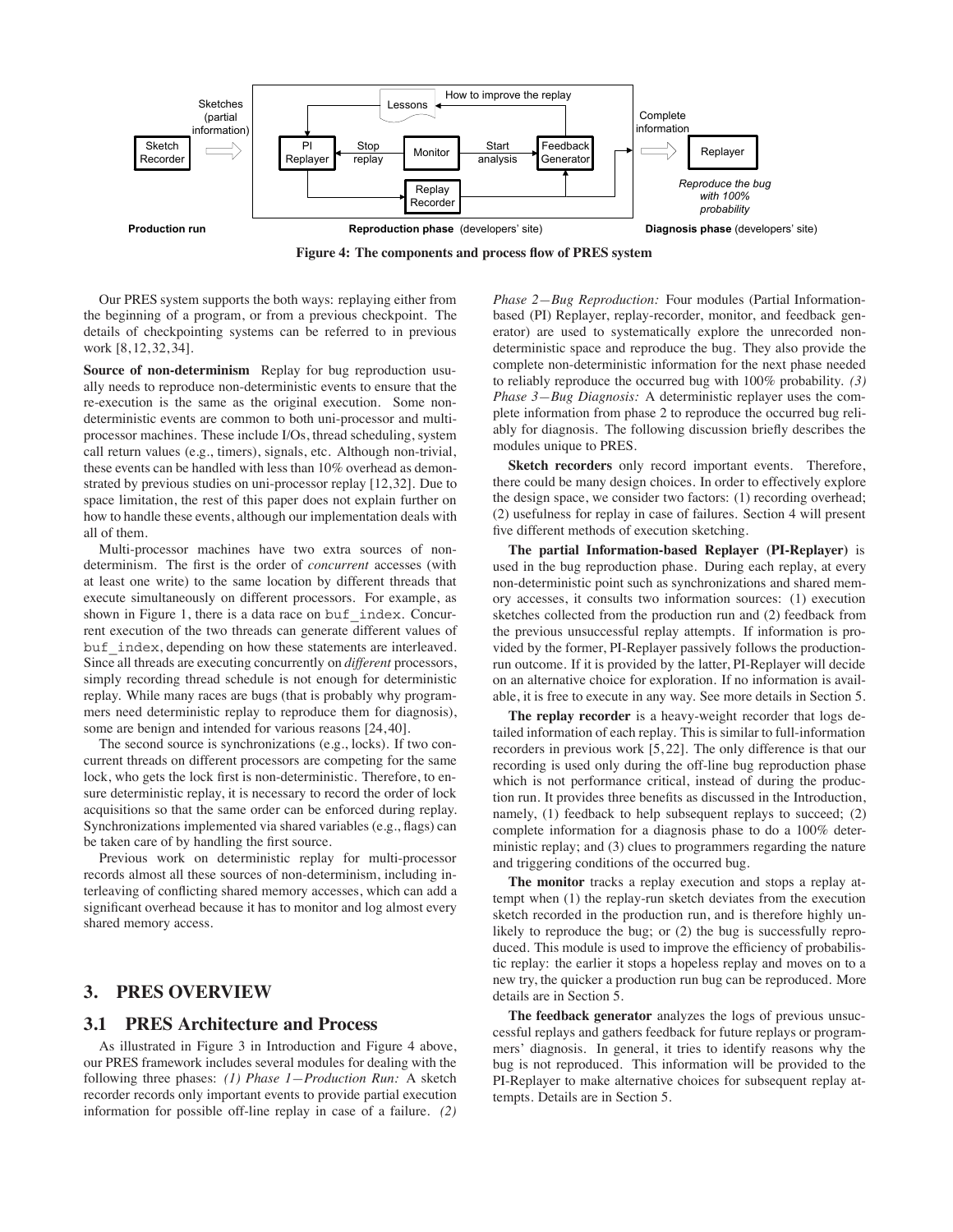## **3.2 Information Leveraged by PRES**

PRES leverages three types of information: (1) inter-thread global order from the production run, (2) intra-thread local information from the production run, and (3) feedback from previous unsuccessful replays. The first type is used to synchronize threads to repeat the production-run interleaving. Both the first and the second are used by the monitor to check if a replay is still on the right track. The third is generated during replay and is used to reproduce non-deterministic events not recorded during the production run.

# **4. SKETCH-RECORDERS**

The general function of our sketch recorders is to systematically select important operations in the program and record the global execution *order* of them (Figure 5 (a)). We refer to these important operations as *recording points*, unselected operations as *nonrecording points*, and the execution between two recording points as a *chunk* (Figure 5 (b)).

Our sketching schemes record the total order of recording points, which sets up a partial order among chunks. Specifically, the execution order between accesses that reside in non-overlapping chunks (e.g., *I1* and *I3* in Figure 5 (b)) is implicitly recorded through recording points. On the other hand, the order between accesses that reside in overlapping chunks (e.g., *I2* and *I3* in Figure 5 (b)) is not recorded. Therefore, in contrast with traditional deterministic replay systems [5, 22], this unrecorded non-deterministic information needs to be intelligently reconstructed by our PI-Replayer for bug reproduction.

Intuitively, the fewer the recording points, the lower the recording overhead during the production run, but more replay attempts may be required to reproduce a bug.

**A running example**: Figure 6 (a) shows an example that we will use through out this paper. This code snippet is simplified from a SPLASH-2 macro bug. If executed correctly, thread 1 should print out a result assigned by the myid–0 thread. Unfortunately, certain interleaving, as demonstrated by the arrows in the figure, can cause a wrong output. Specifically, when the child thread (thread 2) acquires the lock first, it obtains myid–0 and is in charge of filling the final result. Due to lack of synchronization, the parent thread (thread 1) mistakenly reads the shared variable result and prints it out *before* thread 2 updates it. We will use this example to show how different recorders would do the "sketches."

Below we present five sketching methods that trade reproduction probability for recording overhead at different levels, and two basic schemes (Base and RW) that represent two extremes of the tradeoff for comparison.



**Figure 5: (a) Recording algorithm; (b) Recording points and chunks. lock-i is a lock variable. It was used to protect the global counter for the sake of obtaining global order among recording points from different threads. To reduce lock contention, we used a hashed lock for lock-i whenever applicable.**

**(1) Baseline recorder (Base).** Our baseline recorder only records inputs, signals, thread scheduling and other data necessary for deterministic replay on uni-processors [12,32]. It does not record any global order of events from different threads beyond those implied by thread schedules and asynchronous events.

**(2) Synchronization recorder (SYNC).** In addition to the information recorded in Base, this scheme records the global order of every synchronization operation. Specifically, instrumentation is put at the *return* of each *lock/unlock* operation (e.g., pthread\_mutex\_lock), conditional wait operation, or other synchronization primitive (note that application-specific synchronizations implemented via shared variables are not recorded). As shown in Figure 6 (b), in this example, only the order among the four lock/unlock operations is recorded.

**(3) System call global order recorder (SYS).** In addition to synchronization global order, this scheme also records the global *order* of all system calls. Specifically, additional recording points are set right after the *return* of every system call. Thread id, the value of a global order counter, and the name of the invoked system call will be recorded in the log. As shown in Figure 6 (c), in this example, one more recording point is added upon those selected by SYNC.

**(4) Function global order recorder (FUNC).** <sup>3</sup> This scheme records the global *order* of every function call (entry points or return points). At each recording point, thread-id, global counter, and the name of the function are recorded. To further reduce overhead, we prune those functions that never access shared variables and therefore contain no non-deterministic events. Figure 6 (d) shows the recording points selected by FUNC.

**(5) Basic-block global order recorder (BB)** This scheme selects recording points at finer granularity, i,e., every basic block (a code block that does not contain any form of jump instructions). Right before the first instruction of each basic block is executed, a global counter, thread id, and the program-counter of that instruction are recorded. BB will inevitably introduce more overhead than the above four schemes. In our prototype, we used program analysis to avoid recording those basic blocks that only accessed private variables. Figure 6 (e) demonstrates BB sketching.

**(6) The N-th basic block global order recorder (BB-N)** This scheme optimizes BB by selecting every N-th basic block for recording. The purpose of this method is to explore the spectrum of trading reproduction probability for lower overhead.

**(7) Shared reads and writes (RW)** This scheme is the same as previous software-only multi-processor deterministic replay systems [5, 22], recording the global *order* of accesses to the same shared variables from different threads. Each shared variable has its own order of accesses. There is no need for a global order of all shared accesses. We can apply some transitive-reduction optimizations [39]. However, they can only help reduce the log sizes, not the recording time overhead, since almost every shared access still needs to be instrumented.

**Subsuming relationships** Except for BB-N, between any two consecutive methods presented above, there is a subsuming relationship. For example, anything recorded by SYNC would also be recorded by SYS. Similarly, anything from SYS would also be recorded by FUNC. As every function entry or return starts a new basic block, BB subsumes FUNC. Since we only record the orders of basic blocks with at least one shared access, RW also subsumes

<sup>&</sup>lt;sup>3</sup>While the names of SYS, SYNC and FUNC may be easily confused with the R2 idea, they are very different, as discussed later in Section 8.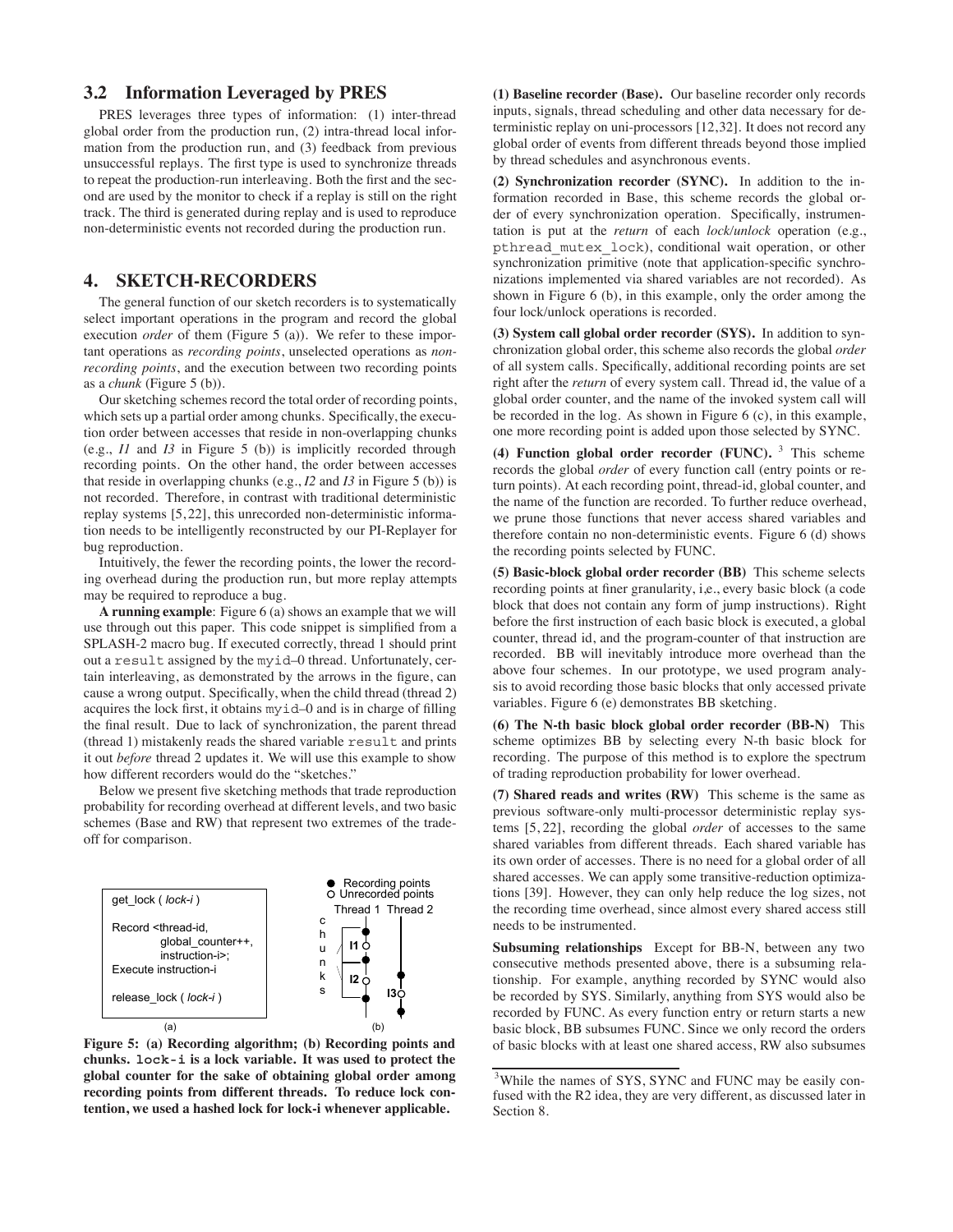

**Figure 6: Sketch recording examples. The production run interleaving that caused failure is shown in (a). The gid and result are shared variables; The myid is local. Underlined code in figure (b–f) shows the recording points under different sketches. With each sketch subsuming previous ones, more and more recording points are taken from SYNC to RW.**

BB. Such subsuming relationships give us the opportunity to examine the trade-offs between recording overhead and reproduction probability in an incremental spectrum of execution sketches.

**Other possible sketching schemes** It is certainly conceivable to add other methods, such as every N-th function, the combination of FUNC and BB-N, etc. As a starting point for demonstrating our main idea, we focus on these five methods. We hope that our idea will inspire others to explore more effective methods.

# **5. PARTIAL INFORMATION-BASED REPLAYER**

#### **5.1 Basic PI-Replayer**

PI-Replayer periodically consults the execution sketch generated during the production run to maintain the correct execution order among recording points. Specifically, right before a thread executes a recording point, PI-Replayer checks the sketch to make sure that all prior recording points from other threads have been executed.

For operations that are not recorded in the sketch, PI-Replayer is free to execute them in any way. In the next subsection, we will describe how feedback is leveraged from previous unsuccessful replays to guide the execution of such operations.

The **Monitor** module keeps a close eye on each replay for the following two purposes.

**(1) Detecting off-sketch executions** This task is accomplished by comparing replay run events against execution sketches for inconsistencies. For example, with SYNC sketch, if an extra synchronization is performed that does not match the sketch, the replay is considered off-sketch.

**(2) Detecting bug reproduction** To detect whether a production-run failure has been successfully reproduced, the PRES Monitor requires information from programmers regarding the failure symptoms. For crash failures, it is straightforward, as PRES can catch exceptions. For incorrect results, it is more complicated. Programmers need to provide conditions just like conditional breakpoints to examine outputs for anomalies. To detect whether a deadlock bug is successfully reproduced, the monitor uses a periodic timer to check for progress. To be conservative, it does not claim a deadlock situation the first time it detects a lack of progress. It waits for a few rounds to see if the program is still stuck in a similar state. PRES can also leverage *testing oracles* that are usually available from regression testing to detect failures, and employ bug detection tools [30, 40] during replay to detect potential bugs in addition to visible failures. Programmers can also use PRES interactively to learn whether a replay has been successful or not.

Note that our monitor does not need to check failure conditions at every instruction. It only needs to perform such a check at every visible event, such as exceptions, timer signals, and outputs. Therefore, overhead is not an issue, especially since the monitor operates off-line during a bug reproduction phase, instead of during production runs.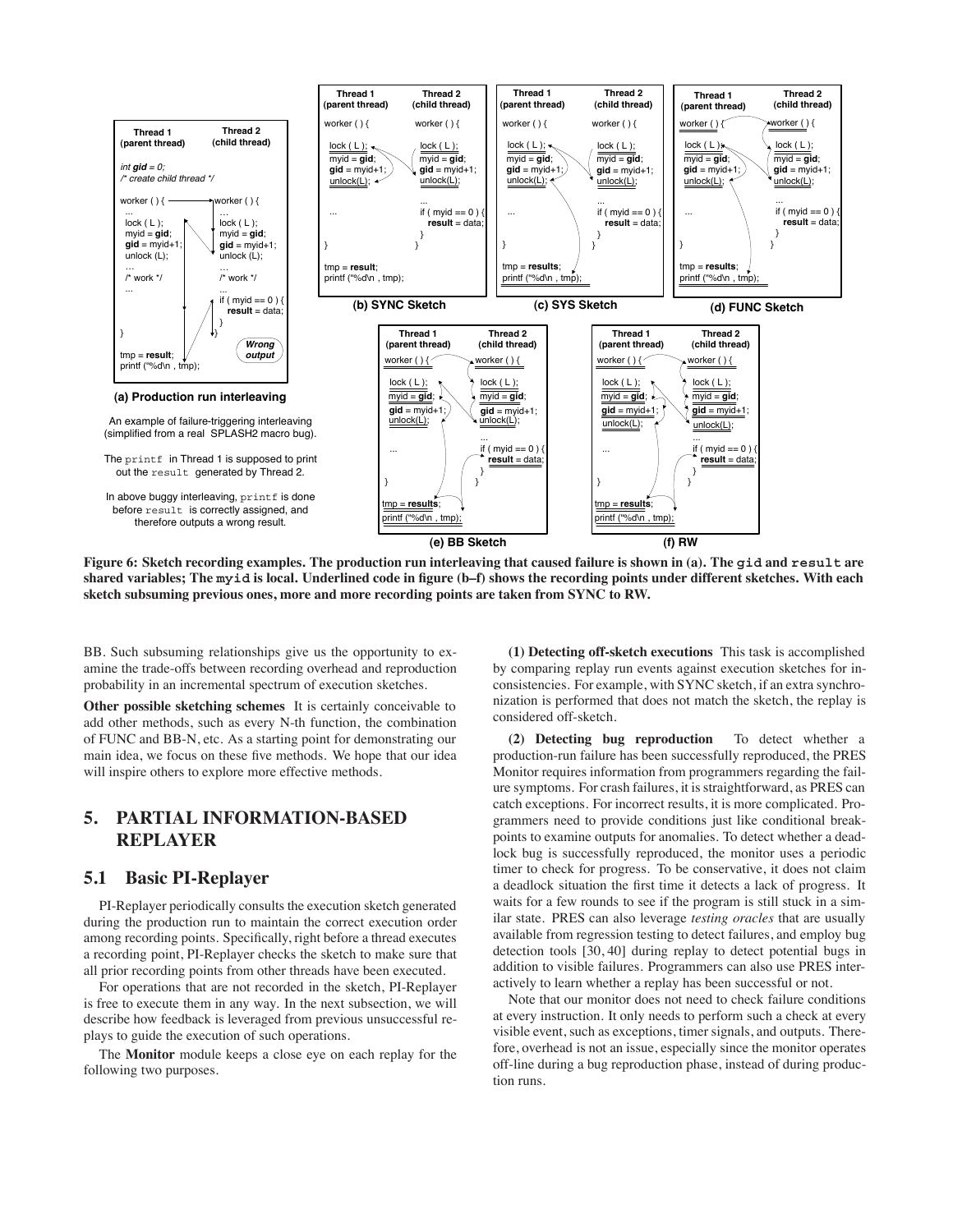# **5.2 Improve PI-Replayer with Feedback**

## *5.2.1 The cause of unsuccessful replays*

Even all sketching schemes other than RW also record almost all non-deterministic events except for the global order of some shared memory accesses. Therefore, the only possible cause for an unsuccessful replay is un-recorded data races. For example, Figure 7 shows an unsuccessful replay with FUNC sketch. Since the execution order between S2 in thread-2 and S1 in thread-1 is not recorded by FUNC, a replay can execute these two instructions in any order. However, if S2 is executed before S1, the bug will not be reproduced.

Therefore, the goal of our feedback generator is to identify race pairs (such as S1 and S2 above) that are responsible for unsuccessful replay attempts, so that subsequent replays can enforce a correct order between them.

Note that feedback generation is critical to bug reproduction, because most bug-triggering execution orders among race instructions have very low probability of occurring without external perturbation, as indicated by [26]. Therefore, if we do not leverage feedback, relying only on random re-execution, it will be very difficult to reproduce concurrency bugs with partial information. This will be further validated in our experimental results (Section 7.2).

Moreover, feedback from unsuccessful replays provides useful clues for understanding the bug triggering conditions for occurred bugs. In the example above, PRES could inform programmers that if S2 executes before S1, the bug will not manifest. This information would help the programmers narrow down the possible causes of the bug.

#### *5.2.2 Replay-time recording for feedback generation*

In order to generate feedback, we need to record every nondeterministic event during replay. Since replay is conducted as offline post-mortem analysis by programmers, it is less performance critical. Therefore, during each replay, we use the RW recording s cheme to record the global order of accesses to each shared variable. The overhead for each replay does not increase much over previous deterministic replay schemes [14], since they also need to instrument shared accesses to enforce the recorded global orders. Moreover, the replay-time recording can be made incrementally since it only needs to record the order of memory accesses in those new execution paths that previous replays did not encounter.

## *5.2.3 Generating and leveraging feedback*

Our PI-Replayer conducts a repeated and *automated* process, i.e., replaying, generating feedback, using feedback, and replaying again. Specifically, after an unsuccessful replay run, the following steps are conducted:



**Figure 7: An example of unsuccessful replay. The production run interleaving of this example is shown in Figure 6 (a). The arrow shows the production-run sketch recorded by FUNC.**

*Step 1: Identifying races.* The feedback generator first identifies all dynamic race instruction pairs in the previous unsuccessful replay using an existing race detection algorithm (happens-before algorithm [7,27]). Specifically, our trace analyzer processes the trace of an unsuccessful replay (generated by the replay recorder) and calculates the vector-timestamp (based on lock-operations, threadcreation/join, and barrier operations) for each memory access. It then identifies conflicting instructions whose vector-timestamps are not ordered.

*Step 2: Filtering order-determined races. Not* every race pair is a suspect for causing the unsuccessful replay. Some race pairs' production-run execution orders are already recorded or implied by the production-run sketch. In other words, we know the exact orders that they should follow, and our replayer always guarantees the correct order in *every* replay. Therefore, they are definitely innocent. We filter them and add remaining race pairs into our suspect set. Specifically, the order of a pair of instructions is implied by the sketch if (1) they are both recording points; or (2) their corresponding chunks are completely ordered in the sketch (e.g., I1 and I3 in Figure 5 are ordered; I2 and I3 are not). After the pruning, the remaining race pairs are identified and added to the suspect set. In Section 7, we will show the effect of this filtering process in different sketching schemes.

*Step 3: Selecting suspect.* From the suspect set, PI-Replayer follows certain policies (described in Section 5.2.4) to flip the execution order of one pair in the next replay.

*Step 4: Starting next replay* PI-Replayer executes next replays deterministically until the suspect racing pair is reached (a deterministic execution is feasible because every non-deterministic event in the previous replay was recorded). At this point, PIreplayer controls the program to execute the two race instructions in the opposite order from the last run. Once the execution order of this race pair is flipped, the rest of the replay is the same as the default replayer.

The above steps may be repeated many times until the bug is reproduced. The mistakes made by early replays will be corrected, and PI-Replay will gradually get closer to bug reproduction. Since there are a limited number of execution paths and therefore a finite number of races, repeating the above process will eventually find a correct interleaving and successfully reproduce the bug.

#### *5.2.4 Challenging design issues*

**How to select a suspect race pair for the next replay?** Although the main idea of selecting and flipping races is straightforward, in practice it is non-trivial for three reasons. (1) For each replay, more than one race pairs could be identified as suspect. Which one should we select to flip first? (2) If the next replay run still fails, new suspect race pairs could be generated. How shall we prioritize them along with the old ones? (3) It is possible that more than one race pair's execution order needs to be flipped in order to correct an unsuccessful replay. How shall we explore these different combinations?

To address these challenges, PI-Replayer uses a divide and concur strategy. First, it uses a *depth-first* policy to decide which historic, unsuccessful replay to revise for the next replay. Second, from the selected historic replay, PI-Replayer follows a *close-tofailure-first* principle to choose a suspect (unfiltered) race to flip in the next replay.

To implement the above strategy, PI-Replayer uses two stacks, one called *ReplayStack* which records historic replays that are still worth exploring, and the other called *RaceStack* which records data races to be flipped in future replays. When a replay fails, PI-Replayer checks whether this replay has made more progress (i.e.,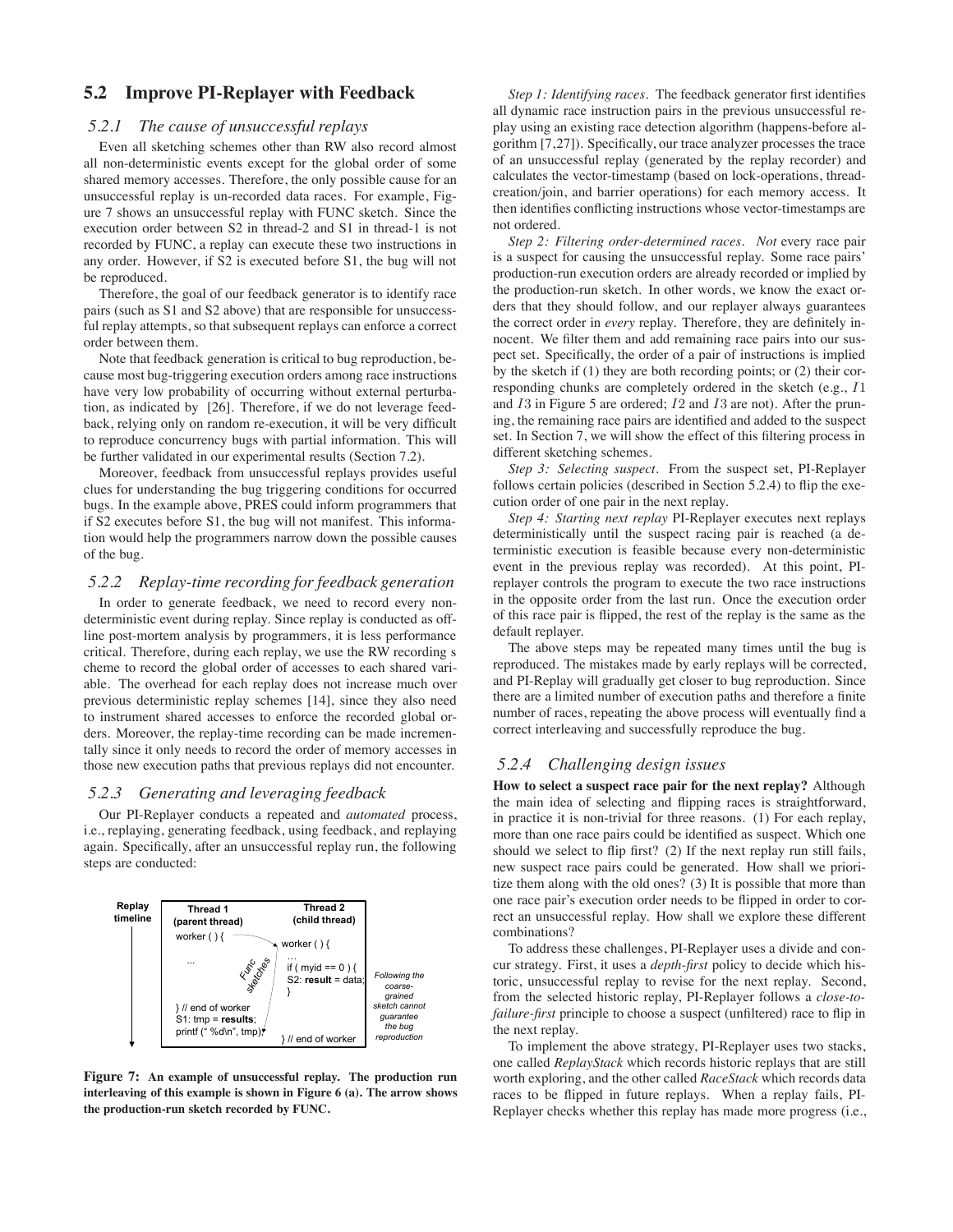

**Figure 8: Coordinated replay runs**

executing more sketching points) than the previous historic replay, and if it has revealed any new suspect races. If so, this replay is pushed into ReplayStack, and newly revealed races are pushed into RaceStack according to their order of occurrence (i.e., the most recently encountered race is inserted last). PI-Replayer also records the association between this replay and the *newly inserted* races.

For the next replay, PI-Replayer follows the first replay on the top of ReplayStack, and flips the race on the top of RaceStack. When PI-Replayer has explored all races associated with (i.e., newly revealed by) a replay (note that it is not all races *encountered* during a replay), this replay is popped out of ReplayStack since it does not provide any unique information for exploration.

Figure 8 shows a simple example of how PI-Replayer explores the unrecorded non-deterministic space based on the above strategy. In Section 7, we will show the quantitative benefit of the above search strategy over alternative ones.

**How to guarantee the suspect is always recorded?** In order to record both instructions of a suspect race pair, we should not abort an unsuccessful replay too early. In our experiments, we observed a few cases where an off-sketch deviation was detected before the second instruction of the suspect race pair was executed. To handle this problem, when an off-sketch is detected in one thread, PI-Replayer does **not** stop the other threads until they reach the end of their current chunks (i.e., the next recording point). We have theoretical proof that this strategy will address the problem. We omit it due to space limitations.

**Transitive-reduction optimization** For more efficient replay, PI-Replayer also uses transitive reduction (similar to that in FDR [39]) to avoid picking the race pairs whose execution-order flipping can be automatically achieved by flipping some other race pairs.

## **6. EVALUATION METHODOLOGY**

We implement PRES (including all five sketching methods) using Intel's dynamic instrumentation tool, Pin [17], for recording and also for replay<sup>4</sup>. The bug reproduction phase is entirely automated. The experiments are conducted on an 8-core Intel Xeon machines (2.33GHz, 4GB of memory) and Linux version 2.6.9.

**Evaluated replay schemes** Our experiments evaluate and compare PRES sketching schemes and three other replay systems including *Base*, *Pin*, and *RW*, as illustrated in Table 1. We use *Pin* to show the overhead introduced by Pin (without any instrumentation).

**Evaluated applications and real-world concurrency bugs** We use 11 representative multi-thread open-source applications (shown in Table 2), including 4 widely used servers (Apache, Cherokee, MySQL, and OpenLDAP), 3 desktop/client applications (Mozilla,

|             | <b>PRES</b> schemes                                                                                           |
|-------------|---------------------------------------------------------------------------------------------------------------|
| <b>SYNC</b> | record/replay synchronization (lock) order                                                                    |
| <b>SYS</b>  | record/replay the global order of all system calls                                                            |
| <b>FUNC</b> | record/replay the global order of every function                                                              |
| $BB-2$      | record/replay the global order of every other basic<br>block                                                  |
| $BB-5$      | record/replay the global order of every five basic<br>block                                                   |
| <b>BB</b>   | record/replay the global order of every basic block                                                           |
|             | <b>Schemes Representing Previous Techniques</b>                                                               |
| Base        | Baseline: no global order recording                                                                           |
| Pin         | Simply conduct BASE upon the PIN instrumentation<br>framework (base component of all PRES and RW<br>schemes). |
| RW          | record/replay all shared memory accesses                                                                      |

#### **Table 1: Evaluated PRES schemes**

| <b>Application</b> | Size (LOC) | <b>Application description</b>      |
|--------------------|------------|-------------------------------------|
| Apache             | 1.9M       | Web server                          |
| Cherokee           | 88K        | Web server                          |
| MySQL              | 1.9M       | Database server                     |
| OpenLDAP           | 0.3M       | Directory Access Server             |
| Mozilla            | 3.4M       | Web browser suite                   |
| PBZip2             | 2.0K       | Parallel BZip2 file compressor      |
| Transmission       | 86.4K      | <b>BitTorrent client</b>            |
| <b>Barnes</b>      | 3.0K       | Barnes N-Body algorithm (SPLASH-2)  |
| <b>FMM</b>         | 4.9K       | FFT N-Body algorithm (SPLASH-2)     |
| LU                 | 1.0K       | LU matrix multiplication (SPLASH-2) |
| Radiosity          | 24.5K      | Graphics rendering (SPLASH-2)       |

**Table 2: Evaluated applications**

| <b>Bug Type</b> |          | <b>ID</b> | <b>Bug</b> description                 |  |  |  |
|-----------------|----------|-----------|----------------------------------------|--|--|--|
|                 |          |           |                                        |  |  |  |
|                 |          | Apache#1  | Non-deterministic log-file corruption  |  |  |  |
|                 | Single   | Cherokee  | Non-deterministic buffer corruption    |  |  |  |
| Atomicity       | variable | MySQL#1   | Non-deterministic DB log disorder      |  |  |  |
| Violation       |          | Mozilla#1 | Wrong results of java-script execution |  |  |  |
| Bugs            |          | PBZip2    | Random crash in file decompression     |  |  |  |
|                 | Multi-   | Mozilla#2 | Unsynchronized accesses to array       |  |  |  |
|                 | variable |           | and array-flag causes crash            |  |  |  |
| Deadlock        |          | OpenLDAP  | Contention on two locks causes hang    |  |  |  |
|                 |          | Apache#2  | Circular wait for a lock and a queue   |  |  |  |
|                 |          | MySQL#2   | Wrong order of two locks causes hang   |  |  |  |
|                 |          | Barnes    | Problems in platform-dependent         |  |  |  |
| Order           |          |           | macro (introduced by external          |  |  |  |
| Violation       |          | LU        | macro providers) cause various wrong   |  |  |  |
| <b>Bugs</b>     |          | Radiosity | outputs on execution statistics        |  |  |  |
|                 |          | Transmi   | A shared variable is read before       |  |  |  |
|                 |          | -ssion    | it is properly assigned                |  |  |  |

**Table 3: Evaluated real world concurrency bugs**

<sup>4</sup> Our overhead results would be better with static instrumentation tools, but due to the unavailability of static tools that work for multi-threaded server applications, we chose Pin and paid the unnecessary overhead of "dynamic" instrumentation.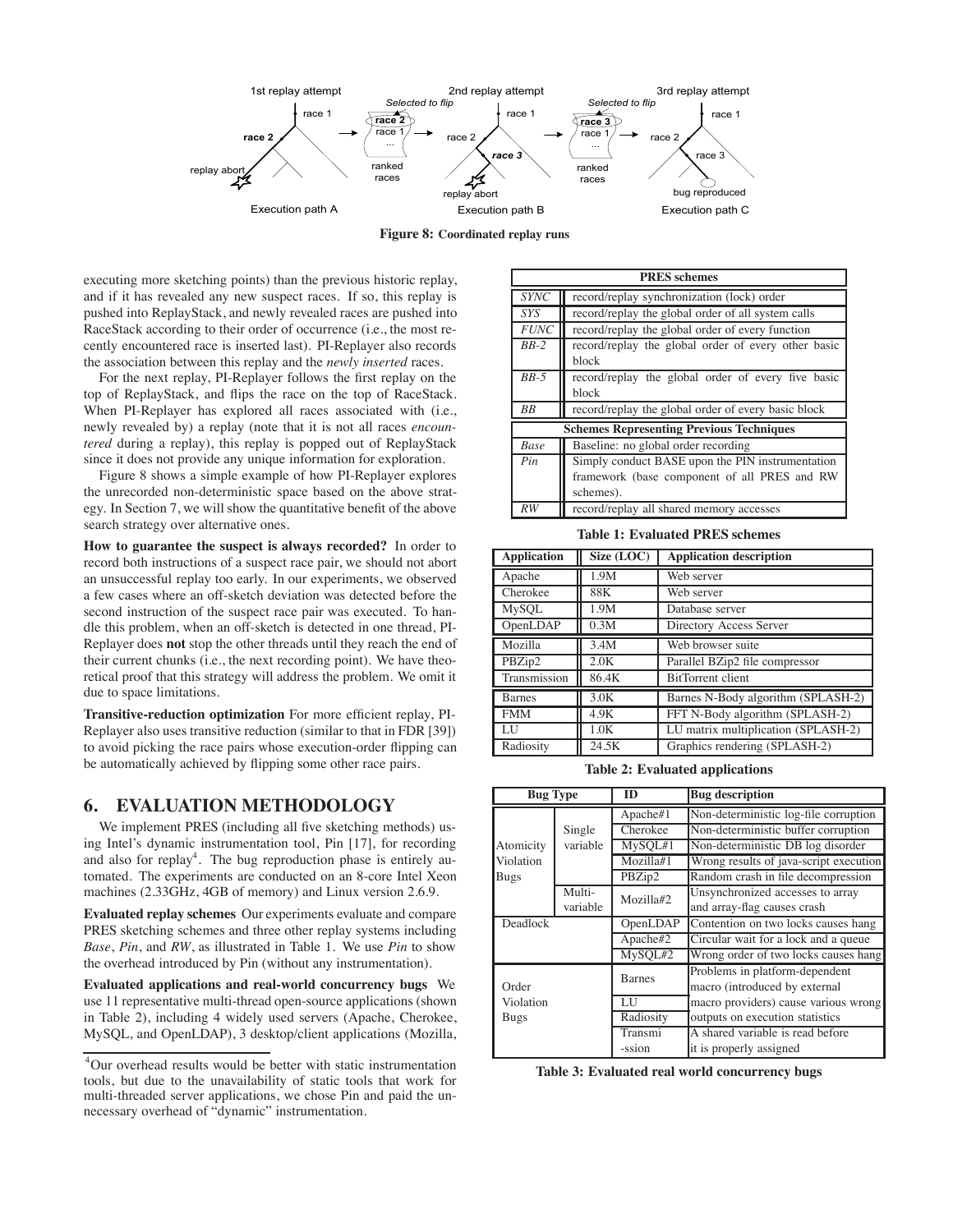| Applications                           | Pin                                          | <b>SYNC</b> | <b>SYS</b> | <b>FUNC</b> | $BB-5$                                    | $BB-2$    | <b>BB</b> | <b>RW</b>  |  |  |  |  |  |
|----------------------------------------|----------------------------------------------|-------------|------------|-------------|-------------------------------------------|-----------|-----------|------------|--|--|--|--|--|
|                                        | Server Applications (throughput degradation) |             |            |             |                                           |           |           |            |  |  |  |  |  |
| Apache                                 | 4.23%                                        | 7.05%       | 10.91%     | 15.55%      | 18.18%                                    | 19.70%    | 36.32%    | 53.24%     |  |  |  |  |  |
| <b>MySOL</b>                           | 13.48%                                       | 15.48%      | 15.87%     | 18.06%      | 32.59%                                    | 37.16%    | 43.93%    | 75.35%     |  |  |  |  |  |
| Cherokee                               | 7.04%                                        | 7.24%       | 7.39%      | 7.87%       | 7.88%                                     | 8.06%     | 8.99%     | 28.45%     |  |  |  |  |  |
| OpenLDAP                               | 19.35%                                       | 33.03%      | 33.58%     | 38.29%      | 48.01%                                    | 52.64%    | 59.55%    | 76.20%     |  |  |  |  |  |
| <b>Desktop Applications</b> (overhead) |                                              |             |            |             |                                           |           |           |            |  |  |  |  |  |
| Mozilla                                | 32.55%                                       | 59.58%      | 60.63%     | 83.89%      | 598.01%                                   | 858.86%   | 1213.90%  | 3093.59%   |  |  |  |  |  |
| PBZip2                                 | 17.46%                                       | 18.00%      | 18.07%     | 18.43%      | 595.43%                                   | 1066.64%  | 1977.96%  | 27009.79%  |  |  |  |  |  |
| Transmission                           | 5.9%                                         | 14.50%      | 21.33%     | 32.75%      | 30.34%                                    | 33.98%    | 41.92%    | 71.80%     |  |  |  |  |  |
|                                        |                                              |             |            |             | <b>Scientific Applications (overhead)</b> |           |           |            |  |  |  |  |  |
| <b>Barnes</b>                          | 2.53%                                        | 6.50%       | 6.83%      | 427.76%     | 424.27%                                   | 1122.343% | 2351.02%  | 28702.26%  |  |  |  |  |  |
| Radiosity                              | $16.01\%$                                    | 16.11%      | 16.19%     | 779.05%     | 480.35%                                   | 1181.73%  | 2425.53%  | 27209.67 % |  |  |  |  |  |
| <b>FMM</b>                             | 8.87%                                        | $17.50\%$   | 17.50%     | 47.75%      | 659.41%                                   | 1366.94%  | 2697.55%  | 31736.43 % |  |  |  |  |  |
| LU                                     | 9.23%                                        | 11.01%      | 12.06%     | 86.75%      | 668.80%                                   | 1315.89%  | 2633.13%  | 31018.02 % |  |  |  |  |  |

**Table 4: Recording overhead of each sketching scheme over bare application execution (without Pin or PRES) on an 8-core. For servers, the overheads are measured as the percentage reduction in throughput using publicly available performance benchmarks. For desktop and scientific applications, overheads are measured as the percentage increment in elapsed time. The "Pin" column shows Pin's overhead without PRES.**

| Application  | Bug Id.       | Bug Type  | Base           | <b>SYNC</b>      | <b>SYS</b>       | <b>FUNC</b>     | $BB-5$           | $BB-2$           | BB  | <b>RW</b> |
|--------------|---------------|-----------|----------------|------------------|------------------|-----------------|------------------|------------------|-----|-----------|
|              | Apache#1      | atomicity | NO             | 96th             | 28th             | 7th             | 8th              | 7th              | 1st | 1st       |
| Server       | Apache#2      | deadlock  | N <sub>O</sub> | 1st              | 1st              | 1st             | 1st              | 1st              | 1st | 1st       |
| Applications | MySOL#1       | atomicity | NO             | 3rd              | 3rd              | 2 <sub>nd</sub> | 3rd              | 2nd              | 1st | 1st       |
|              | MySOL#2       | deadlock  | N <sub>O</sub> | 1st              | 1st              | 1st             | 1st              | 1st              | 1st | 1st       |
|              | Cherokee      | atomicity | NO             | 33th             | 27th             | 24th            | 25 <sub>th</sub> | 8th              | 7th | 1st       |
|              | OpenLDAP      | deadlock  | NO             | 1st              | 1st              | 1st             | 1st              | 1st              | 1st | 1st       |
|              | Mozilla#1     | atomicity | NO.            | 1st              | 1st              | 1st             | 1st              | 1st              | 1st | 1st       |
| Desktop      | Mozilla#2     | multi-var | NO             | 3rd              | 3rd              | 3rd             | 4th              | 4th              | 3rd | 1st.      |
| Applications | PBZip2        | atomicity | N <sub>0</sub> | 3rd              | 3rd              | 2 <sub>nd</sub> | 4th              | 3rd              | 3rd | 1st       |
|              | Transmission  | order     | N <sub>O</sub> | 2 <sub>nd</sub>  | 2 <sub>nd</sub>  | 2 <sub>nd</sub> | 2nd              | 2nd              | 2nd | 1st       |
| Scientific   | <b>Barnes</b> | order     | N <sub>O</sub> | 10 <sub>th</sub> | 10 <sub>th</sub> | 1st             | 74th             | 19 <sub>th</sub> | 1st | 1st       |
|              | Radiosity     | order     | N <sub>O</sub> | NO               | N <sub>O</sub>   | 152th           | 5th              | 1st              | 1st | 1st       |
| Applications | LU            | order     | N <sub>O</sub> | 2nd              | 2nd              | 1st             | 2nd              | 2nd              | 1st | 1st       |

**Table 5: The number of replays to reproduce the bug during the reproduction phase. NO means that the bug was not successfully reproduced within 1000 tries—the maximum limit set in our experiments. "Base" means only recording those events that are necessary for deterministic replay on a uni-processor. Note that after a bug is successfully reproduced in this phase, it can be reproduced on every replay during the diagnostic phase with PRES.**

PBZip2, and Transmission), and 4 graphics/scientific applications from SPLASH-2 [38]. These applications cover both I/Obounded (e.g., Apache, Cherokee, MySQL, OpenLDAP) and CPU-bounded (e.g., SPLASH-2) applications; as well as both lock-synchronization (e.g., all server applications) and barriersynchronization applications (e.g., LU).

In our experiments, we evaluate how different replay schemes can help reproduce 13 *real-world* concurrency bugs (Table 3) of different types in the 11 applications. All of the bugs have caused production-run failures that were reported by real-world users. In addition, these 13 failures have covered most major types of concurrency bugs (as reported by a recent characteristic study [16]): atomicity violations (both single-variable and *multi-variable* ones), order violations, and deadlock bugs. Some of the atomicity violation and order violation bugs are data race bugs. We follow the same categorization as by Lu et al. [16].

## **7. EXPERIMENTAL RESULTS**

#### **7.1 Overall Results**

Table 4 shows the overhead for various sketching schemes. Table 5 shows the number of replays needed to reproduce those real world bugs during a bug reproduction phase. More details about the recording overhead and log sizes will be presented in Section 7.7.

Overall, SYS, SYNC and FUNC are all reasonably good. For performance-critical applications, SYS and SYNC should be the way to go since they have small overheads (6-60% overhead for non-server applications, 7–33% throughput degradation for servers) and can reproduce 12 out of the 13 evaluated bugs within mostly fewer than 10 replay attempts. Comparing to RW (which is similar to previous approaches), the performance improvement is huge: 3–4416 times overhead reduction for non-servers and up to 3 times higher throughput for servers.

For applications that are less sensitive to overhead, FUNC and BB-5 might be better alternatives since they can reproduce all 13 tested bugs with mostly fewer than 5 replay attempts. Of course, their better capability in bug reproduction comes with the cost of increased overhead: they have decent performance for server (8–48% throughput degradation), but relatively high overhead (48–779%) (although still much smaller than previous work) for CPU-intensive SPLASH-2 benchmarks. FUNC has moderate overheads (18–84%) for desktop applications.

Above results indicate that PRES is quite feasible and can present multiple choices to developers based on their application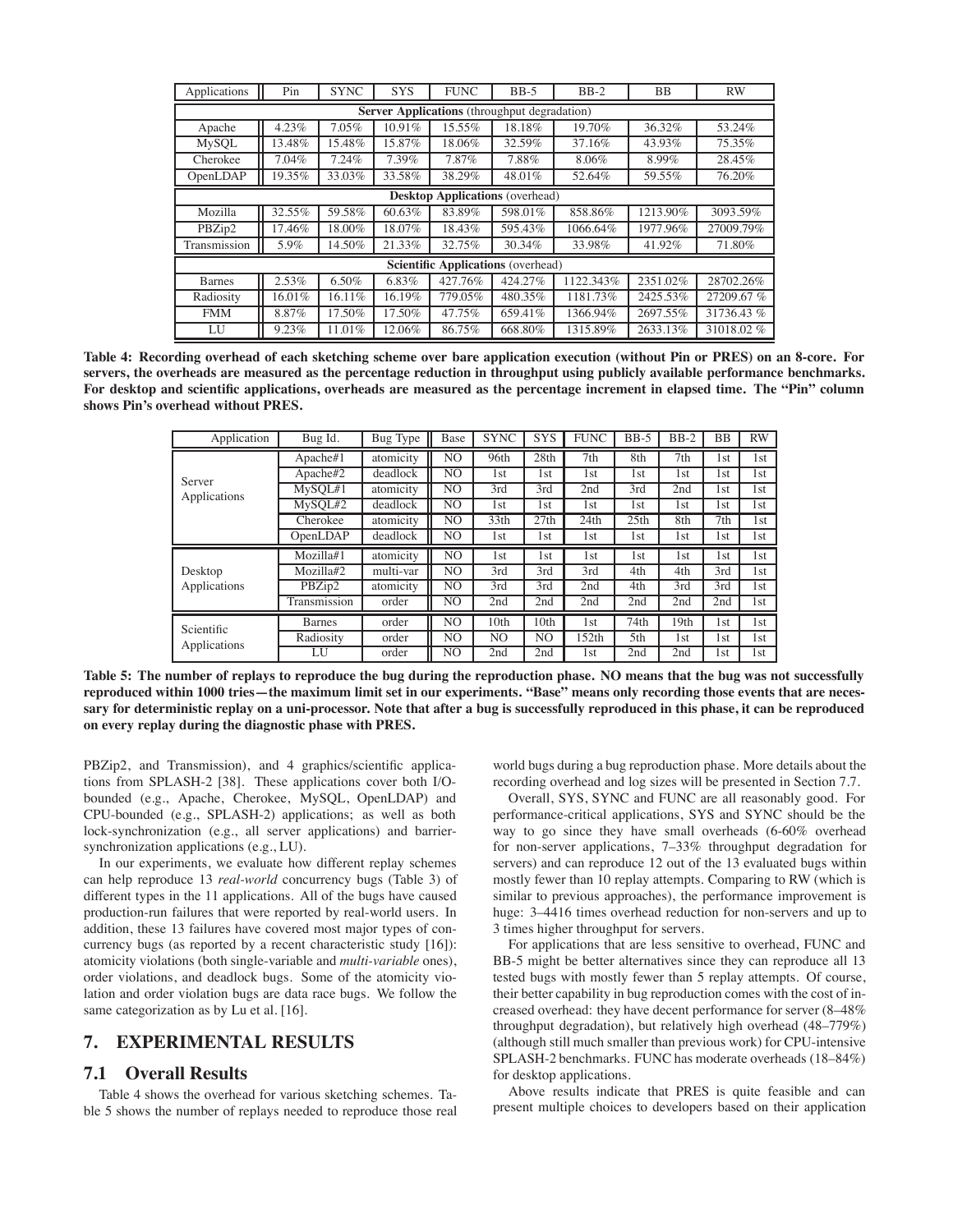need. *Note that the good bug reproduction results of low-overhead, but coarse-grained, sketching schemes such as SYS and SYNC are all due to our intelligent PI-Replayer that can leverage partial information from production runs and systematically explore the unrecorded non-deterministic space in an intelligent way (leveraging feedback from unsuccessful ones).* For example, among the 12 bugs that SYNC and SYS reproduced, only 4 of them can be reproduced at their first attempts. All the other 8 bugs need more than one replay, relying on several rounds of feedback analysis to reproduce. Later in Section 7.2, we will compare the bug reproduction with and without feedback to further demonstrate the benefit.

BB-2 has better bug reproduction results in most cases but unfortunately incurs larger overheads than FUNC and BB-5. Interestingly, it is less efficient in reproducing a few bugs such as Barnes than FUNC and SYS. The reason is that its more detailed sketch information has caused the PRES monitor to detect more off-sketch replays and perform some unnecessary replay abort. Although a replay path may be different from production run (for example, it may take a few more iterations of waiting in a "while(flag)" loop), the bug could still be successfully reproduced if we continue the replay. Such case does not happen with BB because it contains more information to guide the execution to stick to the right path.

As Base records only uni-processor-related non-determinism, it cannot reproduce any tested bugs with 1000 tries, which matches previous results on concurrency testing [26] and also the reality faced by programmers. On the other hand, with all nondeterministic information, RW can reproduce all bugs at the first try, but its overhead is too large to bear (on average, 212X for nonservers, and up to 76.2% server throughput degradation).

**Different types of applications** have different characteristics (CPU bound vs I/O bound), and different data sharing and synchronization patterns. Therefore, the trade-offs of various sketching schemes are also different. For server applications, FUNC seems to present the best trade-offs. It only has 20% average throughput degradation, and can successfully reproduce the five evaluated server bugs within 1–24 replay attempts.

For desktop and scientific applications, SYNC provides the best trade-offs. Especially, those applications have less CPU idle time than server applications so that they have relatively higher recording overhead with the fine-grained sketching schemes like FUNC, BB-N, and BB. Moreover, as we said above, detailed sketch information may cause unnecessary replay abort especially at their customized synchronizations. Generally, the more threads are involved in a certain race condition (e.g., a customized barrier), the more replay attempts are required with fine-grained sketching schemes.

**Different types of concurrency bugs** may have different requirement on the amount of information needed for reproduction. Our results show that deadlocks are easier to reproduce than atomicity violation and order-violation bugs since the former in many cases are only related to synchronizations whereas the latter are usually related to shared memory accesses. SYNC reproduces 3 evaluated deadlocks on the 1st replay while adding only small (7%, 15%, and 33%) overhead during production runs. Of course, for deadlock that involves shared memory accesses in addition to synchronization operations, it may take multiple replay attempts for SYNC or SYS to reproduce.

#### **7.2 The Effect of Feedback Generation**

Our feedback mechanism has greatly improved the efficiency of bug reproduction and enabled the effectiveness of all PRES schemes, especially those coarse-grained ones such as SYNC and SYS. Table 6 uses three applications (Apache, PBZip2 and Barnes)

|               | Applications |                  | <b>SYS</b>       | <b>FUNC</b> | $BB-5$           | $BB-2$ | <b>BB</b>       |
|---------------|--------------|------------------|------------------|-------------|------------------|--------|-----------------|
| Apache#1      | w/           | 96th             | 28th             | 7th         | 8th              | 7th    | 1st             |
|               | w/o          | NΟ               | NO               | NO.         | NO               | 754th  | 1st             |
| PBZip2        | W/           | 3rd              | 3rd              | 2nd         | 4th              | 3rd    | 3rd             |
|               | W/O          | NO.              | NO               | NO          | NO               | NΟ     | NΟ              |
| <b>Barnes</b> | W/           | 10 <sub>th</sub> | 10 <sub>th</sub> | 1st         | 74 <sub>th</sub> | 19th   | 1 <sub>st</sub> |
|               | w/o          | NΟ               | NO               | 1st         | NO               | NΟ     | 1st             |

**Table 6: Benefit of feedback generation in bug reproduction — a comparison on # of replays needed to reproduce bugs. NO means that the bug was not successfully reproduced within 1000 tries.**

| Bug Id.      | Base    | <b>SYNC</b>    | <b>SYS</b>     | <b>FUNC</b>    | $BB-5$         | $BB-2$ | <b>BB</b>     |
|--------------|---------|----------------|----------------|----------------|----------------|--------|---------------|
| Apache#1     | 54390   | 1072           | 274            | 33             | 25             | 25     | 6             |
| Apache#2     | 33176   | 190            | 97             | 12             | 11             | 8      | 3             |
| MySQL#1      | 39983   | $\overline{c}$ | $\overline{c}$ | $\overline{c}$ | $\overline{c}$ |        | $\Omega$      |
| Cherokee     | 133     | 86             | 58             | 16             | 36             | 7      | 3             |
| Mozilla#1    | 36258   | 317            | 310            | 14             | 72             | 60     | 42            |
| Mozilla#2    | 1067074 | 4              | 4              | $\mathcal{D}$  | 3              | 3      | $\mathcal{D}$ |
| PBZip2       | 667     | 326            | 318            |                | 6              | 4      | 4             |
| Transmission | 255     | 240            | 172            |                | 6              | 6      | 4             |

**Table 7: Effects of race filtering using sketch information. This table shows the number of** *dynamic* **benign data races to be explored with different sketch schemes. Base shows the number of dynamic benign races in the original execution. With different sketching schemes, PI-Replayer filters out those races whose** *orders* **at the original execution are determined by the global order of sketching points (e.g., function entry points).**

as examples and compares the bug reproduction process between with and without feedback. As we can see, after a first unsuccessful replay attempt, **without feedback, no scheme, except BB-2 for Apache, can reproduce these three bugs within 1000 tries. In other words, without feedback, they are not much better than Base** (reasons explained in Section 5.2.1). With feedback, these bugs can be reproduced mostly within 10 tries. Similar results have also been observed for all other bugs and applications. These results demonstrate the significant benefit of feedback generation.

## **7.3 The Effect of Race Filtering**

When a replay fails, the feedback generator identifies dynamic data races in the unsuccessful replay, and picks one race pair to flip for the next replay. Since the execution order of some race pairs are already recorded or implied by the production-run sketch, PRES filters such order-determined races.

Table 7 shows the benefit of such filtering process. First, before any filtering (as shown with Base), applications can encounter many dynamic benign races during execution. Fortunately, since PRES records the global order of sketch points and thereby can determine the order for the significant number of such benign races, especially with fine-grained sketching schemes such as FUNC, BB-N, and BB. For example, with FUNC, only 1-33 benign races are left after filtering. Benefiting from this, the unrecorded nondeterministic space that PRES explores is significantly reduced to be practical.

#### **7.4 Bug vs. Execution Reproduction**

The PRES targets for bug reproduction instead of execution-path reproduction. However, since PRES strictly follows the sketch information from the production run, a successful bug-reproduction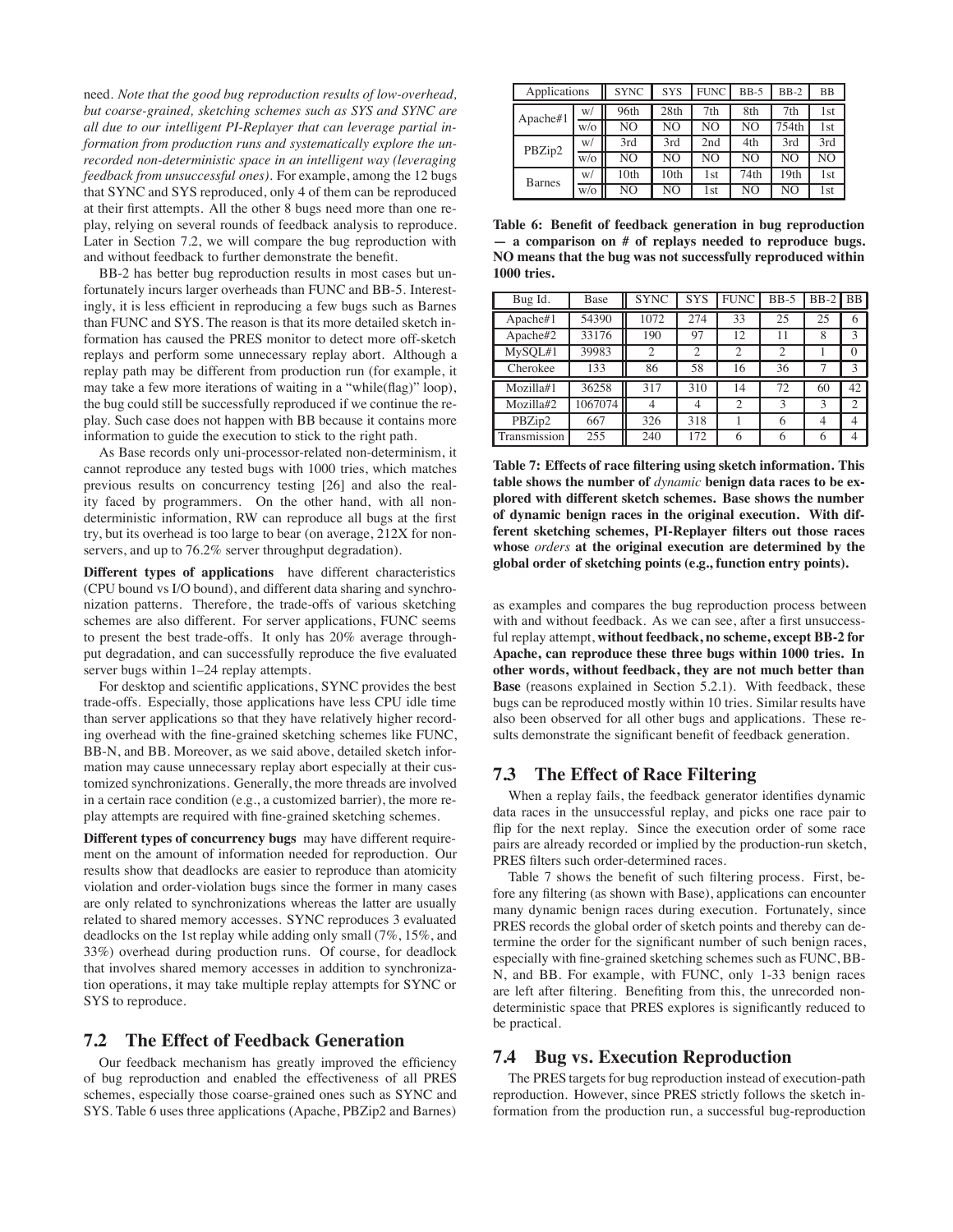

**Figure 9: Scalability of PRES**

| Applications SYNC             |                | <b>SYS</b> |       | FUNC BB-5 BB-2 |  |
|-------------------------------|----------------|------------|-------|----------------|--|
| Mozilla#2 $\vert$ 0.11% 0.11% |                |            | $0\%$ | $0\%$          |  |
| PBZip2                        | $0.19\%$ 0.19% |            | $0\%$ | $0\%$          |  |

**Table 8: Percentage execution path difference between a successful bug-reproduction replay and the original execution. The execution path difference between two runs is calculated by using the editing distance between the basic-block traces of these two runs. A percentage is computed using the difference over the length of the basic block trace of the original execution.**

| Applications |           | <b>SYNC</b> | <b>SYS</b> | <b>FUNC</b><br>$BB-2$<br>$BB-5$ |     | <b>BB</b> |     |
|--------------|-----------|-------------|------------|---------------------------------|-----|-----------|-----|
| Mozilla#2    | <b>BR</b> | 3rd         | 3rd        | 3rd                             | 4th | 4th       | 3rd |
|              | ER        | 16th        | 16th       | 4th                             | 4rd | 4th       | 3th |
| PBZip2       | BR        | 3rd         | 3rd        | 2nd                             | 4th | 3rd       | 3rd |
|              | ER        | 5th         | 5th        | 2nd                             | 4th | 5th       | 3rd |

**Table 9: The number of replays for bug reproduction (BR) vs. those for execution reproduction (ER)**

replay is still very similar to the original execution. As shown in Table 8, even with SYNC, a coarse-grained sketching scheme, the execution path of a successful bug-reproduction replay is only 0.11- 0.19% different from those of the original execution.

We also modify PI-Replayer to claim success only after the execution path is reproduced. This is accomplished by recording only local basic block traces from each thread during the original execution (with only slightly increased overhead since no synchronization is need to obtain global order). Then these traces are used to detect/abort off-path replay attempts.

Table 9 shows the number of replays required for each sketching scheme to reproduce the exact same execution as the original execution. While FUNC and BB do not require many additional replay attempts to reproduce the exact same execution path, SYS and SYNC require 1.6-5 times more attempts than when targeting for bug reproduction.

#### **7.5 Scalability**

We compare the overheads of various sketching schemes over different number of processors, 2, 4 and 8-cores in Figure 9. One factor would increase the relative overheads with the number of processors: more lock contention in obtaining the global order of recording points. On the other hand, the parallelization of log file writes (one log file per thread) can help reduce the relative over-

| Applications |            | <b>SYNC</b> | <b>SYS</b> | <b>FUNC</b> | $BB-5$           | $BB-2$ | <b>BB</b> |
|--------------|------------|-------------|------------|-------------|------------------|--------|-----------|
| Apache#1     | <b>CFF</b> | 96th        | 28th       | 7th         | 8th              | 7th    | 1st       |
|              | CBF        | 499th       | 116th      | 14th        | 10 <sub>th</sub> | 10th   | 1st       |
| Mozilla#2    | <b>CFF</b> | 3rd         | 3rd        | 3rd         | 4th              | 4th    | 3rd       |
|              | <b>CBF</b> | 5th         | 5th        | 3rd         | 3rd              | 4th    | 4th       |
| PBZip2       | <b>CFF</b> | 3rd         | 3rd        | 2nd         | 4th              | 3rd    | 3rd       |
|              | CBF        | 17th        | 17th       | 13th        | 7th              | 8th    | 3rd       |

**Table 10: A comparison between our Close-to-failurefirst(CFF) ranking scheme and an alternative one, Close-tobeginning-first(CBF), for suspect selection**

heads. For FMM and Radiosity, the first factor dominates, so the relative overheads all increase with the number of processors. As MySQL is more I/O bounded, the first factor has less effect on the performance, and therefore the relative overheads remain stable across all three configurations.

The relative overheads with SYNC, SYS, and FUNC are small across all three configurations. For example, in the case of FMM, SYNC and SYS impose only 5.2% and 10.6% on 4-cores (in contrast to 636% overhead by SMP-Revirt [8]), respectively. In Radiosity, SYNC and SYS add 6.2% and 11.8% overhead on 2-cores (in contrast to 770% overhead by SMP-Revirt [8]).

## **7.6 The Effect of Suspect Selection Scheme**

Our feedback mechanism explores the suspect data race set based on close-to-failure-first scheme. The table 10 compares our suspect selection scheme with an alternative one, referred as closeto-beginning-first. With the scheme, PRES picks the data race closest to the beginning of a program first. Note that it still uses depthfirst-search, which means that during a replay by flipping a certain data race  $R$ , if more suspect races are observed on the new explored path, PRES picks one of them (based on close-to-beginning-first) for the next replay while still preserving the flipped order of  $R$ .

Since the coarse-grained schemes such as SYNC and SYS tend to have more unfiltered data races on a new explored path than other sketching schemes, the benefit of the close-to-failure-first scheme is more visible. From our observations, a bug has relatively short propagation period to a manifestation point, and therefore our close-to-beginning-first is better than the alternative.

## **7.7 Production-run Performance Details**

**The number of recording points** The overhead differences among different schemes can be explained by their different record-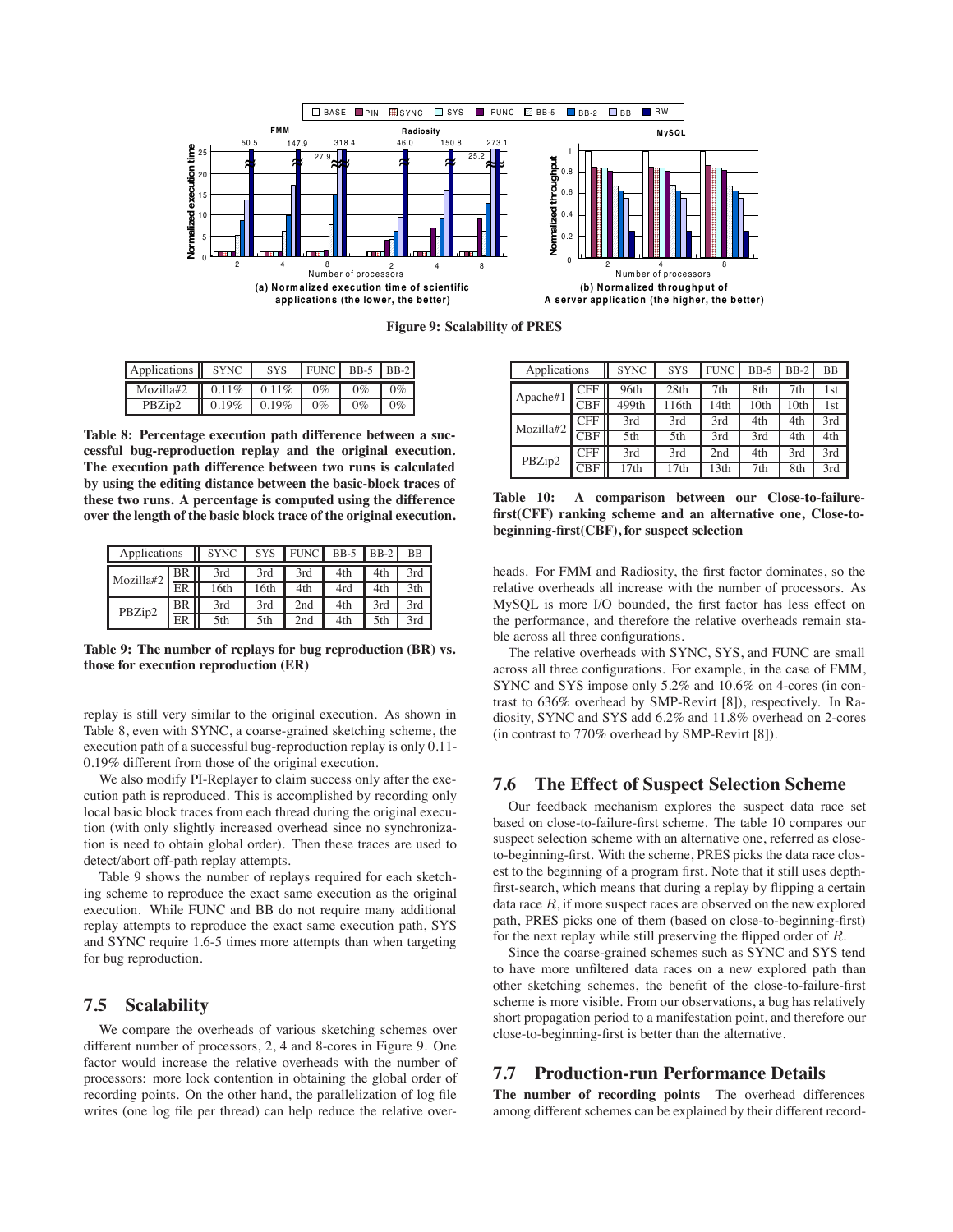| Application |                       | <b>SYNC</b> | <b>SYS</b> | <b>FUNC</b> | $BB-5$  | $BB-2$  | <b>BB</b> | <b>RW</b> |
|-------------|-----------------------|-------------|------------|-------------|---------|---------|-----------|-----------|
| Apache      | $\#RP$ (thousand/req) | 1.03        | 1.71       | 190.10      | 128.52  | 317.17  | 768.92    | 2076.38   |
|             | Log size $(KB$ /req)  | 2.00        | 3.34       | 371.30      | 251.01  | 619.47  | 1501.81   | 8110.88   |
| MySQL       | $\#RP$ (thousand/req) | 0.65        | 0.65       | 27.00       | 52.21   | 129.54  | 258.83    | 861.50    |
|             | Log size $(KB$ /req)  | .27         | 1.27       | 52.73       | 101.97  | 253.00  | 505.65    | 3365.22   |
| Cherokee    | $\#RP$ (thousand/req) | 0.12        | 0.12       | 0.68        | 0.42    | 0.77    | 1.31      | 2.62      |
|             | Log size $(KB$ /req)  | 0.95        | 0.95       | 5.42        | 3.32    | 6.17    | 10.44     | 41.85     |
| OpenLDAP    | $\#RP$ (thousand/req) | 64.79       | 64.79      | 1784.64     | 2157.55 | 3764.65 | 6880.73   | 14838.75  |
|             | Log size(KB/req)      | 126.50      | 126.50     | 3485.63     | 4214.00 | 7352.86 | 13439.00  | 57963.86  |

**Table 11: The number of recording points (#RP) and compressed log sizes. We use servers as examples. Other applications have similar results. We use KB/req instead of KB/s to measure log size so that the comparison is fair (since different schemes add different amounts of overhead).**

| Application |         | <b>SYNC</b> | <b>SYS</b> | FUNC  | $BB-5$ | $BB-2$ | BB    | RW   |
|-------------|---------|-------------|------------|-------|--------|--------|-------|------|
| MySQL#1     | replays | 3rd         | 3rd        | 2nd   | 3rd    | 2nd    | l st  | l st |
|             | time(s) | 7.65        | 7.65       | 4.39  | 6.05   | 4.51   | .24   | 0.84 |
| PBZip2      | replays | 3rd         | 3rd        | 2nd   | 4th    | 3rd    | 3rd   | l st |
|             | time(s) | 73.25       | 74.47      | 23.48 | 37.56  | 1.52   | 78.66 | .14  |

**Table 12: Bug reproduction time. Fine-grained sketching schemes take much longer to reproduce a bug, especially compared to RW, which represents previous software-only solutions. However, RW's good performance in bug reproduction comes with the prohibitive cost of high recording overhead during production runs, which is much more performance-critical.**

ing granularity. In Table 11, SYNC and SYS conduct coarsegrained sketching, and their recording frequencies are much less intensive than other schemes. Consequently, they have smaller overhead than others.

**Production-run log size** In Table 11, SYNC and SYS have the smallest log sizes. Compared to hardware-based recording approaches, log size is much less critical in PRES because logs can be easily written to disks in software (in background). With the increasing disk capacity and good sequential disk write performance, large log files are not a major concern as long as they are not terabytes per second. In addition, old log entries can be truncated especially with the support of checkpoint [36].

## **7.8 Bug Reproduction Time**

In Table 12, we compare the bug reproduction time of each PRES scheme. As expected, fine-grained sketching schemes take much longer (up to 11 times) than RW, representing state-of-theart software solutions for deterministic replay on multi-processors. PRES' bug reproduction time is affected by two factors: (1) the number of replay runs needed to reproduce the bug, and (2) the average length of each failed replay, since instrumentation and analysis are added to guide and monitor each replay. Therefore, the fewer the number of replay attempts or the faster PRES can abort an unsuccessful replay, the faster the bug reproduction time. For example, even though BB-5 needed more replay runs than BB-2 and BB in order to reproduce the bug in PBZip2, it takes less time because BB-2 and BB has more instrumentation overhead during each replay as they need to monitor every (or every other) basic block. Even though SYNC takes only 3 replays to reproduce the bug, its overheads are 9-10 times of RW's because it incurs more instrumentation and analysis overhead during each replay.

## **8. RELATED WORK**

Most related work was discussed in Section 1, but here we focus on some that was not discussed in detail.

**R2** [10] proposes an innovative method that replays an application by (1) recording the results of functions selected by programmers during production run, and (2) *returning the results* during replay from the log rather than *executing* the functions. The level of the selected functions plays an important role in overhead, because the lower the level is, the more information there is that needs to be recorded. In contrast, the higher the level is, the less detail there is that can be replayed for root-cause analysis, since those selected functions are not executed at all (i.e., their execution is "fast-forwarded"). The latter case may reproduce some failure symptoms without reproducing the bug, if the buggy code is "fastforwarded" during replay [10].

The trade-off above is especially an issue for concurrency bugs on multi-processor machines, as acknowledged by the authors as a limitation of R2 (Section 7 in [10]). Concurrency bugs require *detailed* non-deterministic information (e.g., interleaving of shared memory accesses) to reproduce. Due to the overhead concern, R2 does not record such information. As a result, it is challenging for R2 to reproduce concurrency bugs. In contrast, reproducing concurrency bugs on multi-processors is our main objective.

Although our sketching schemes (especially FUNC and SYS) may sound similar to R2 [10], they are in fact very different: (1) Our sketches are used merely as guidelines by our PI-Replay for systematically *exploring* and *reconstructing* all missing *finegrained*, non-deterministic information to reproduce the occurred bug at instruction-level granularity (the same as in previous deterministic replay work); whereas R2 replays only at a selected function granularity and skips the details below that level. (2) Our sketching schemes are used to record the global *order* of operations executed concurrently on multi-processors, not the return results or any side-effects. (3) Unlike R2, our sketching schemes are systematic, requiring no annotations from programmers. However, we can also use the information provided by R2 as a sketch to give to our PI-Replayer. Therefore, our PRES is complementary to R2.

The high level idea of PRES was also proposed by Stone in 1988 [33]. But it tries to demonstrate the idea by doing a customized (hard-coded) implementation for only one microbenchmark, a shared queue, which is easy to analyze. In contrast, PRES provides a general framework that is not applicationspecific. In addition, that work passively uses whatever information available at production runs, whereas PRES actively records sketches during production runs and evaluates the trade-offs of various sketching schemes.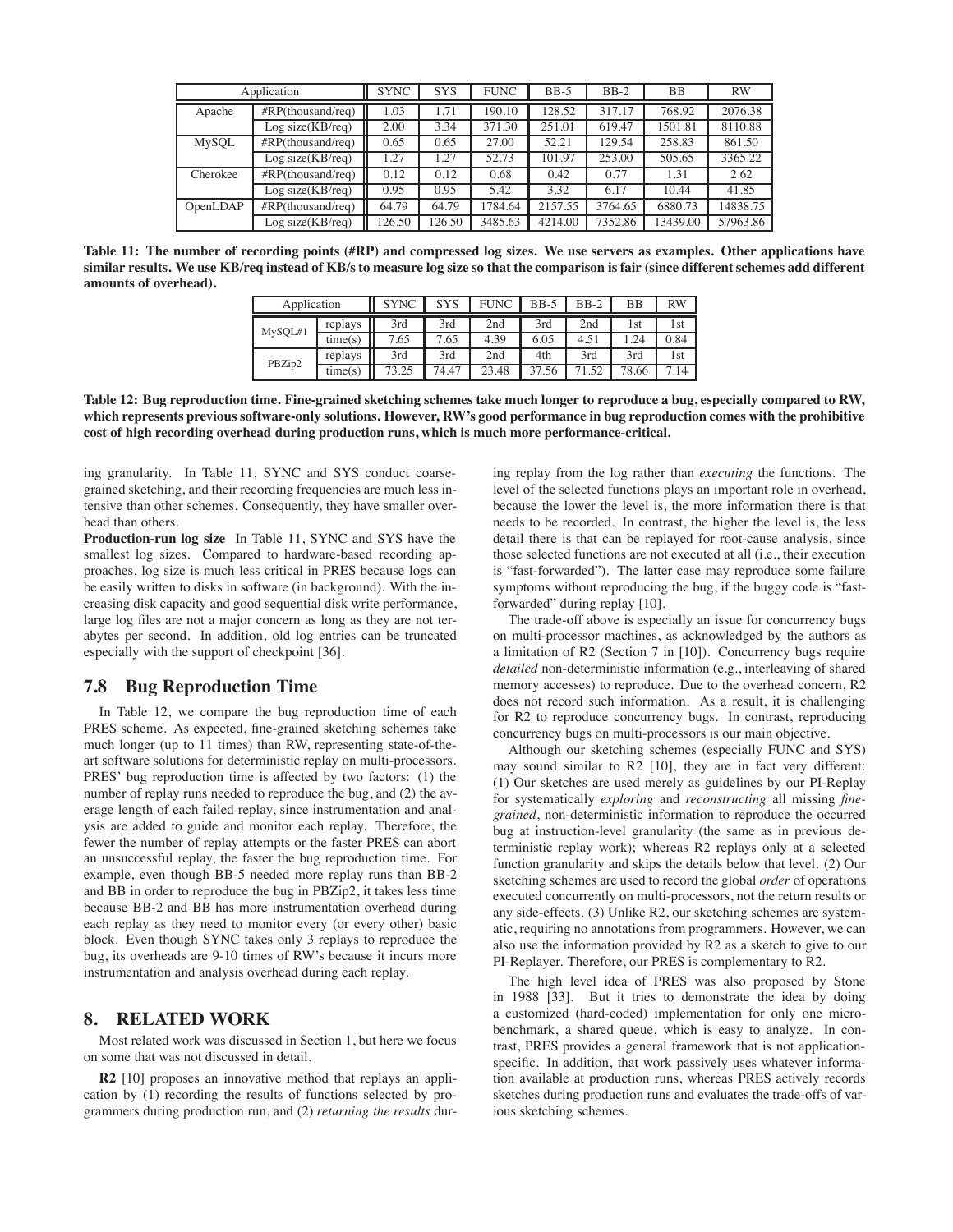**CHESS** [20] is a novel approach that was recently proposed for exposing concurrency bugs. By systematically exploring the interleaving space, CHESS can expose some unknown concurrency bugs during testing. It works completely off-line at the developers' site. CHESS and PRES's replayer do share some similarities in that they both need to navigate a non-deterministic execution space, but CHESS has a very different objective from PRES. CHESS tries to find unexplored interleavings to test, while PRES uses execution sketches as guidelines and feedback from failed replays to get closer to reproducing a *target* concurrency bug. Since their objectives are different, their design, architecture, and issues are also different from each other in many apparent ways. It is the same when comparing PRES with other concurrency testing tools such as CTrigger [26].

**Previous synchronization recording work** Several systems [5, 20, 25, 28] have been proposed for recording and replaying the global order of synchronization operations. The SYNC scheme was inspired by these models, yet it is very different from them. First, the previous systems can help only uni-processor replay [5, 20, 28], or at best can replay only perfectly synchronized programs on multi-processors [25] (discussed in detail in Section 1.2). PRES, however, can reproduce concurrency bugs of general multithreaded programs (without any modification) on multi-processors. PRES achieves this because, *once again, our sketches are only high-level guidelines for our PI-Replayer, which uses them to reconstruct missing non-deterministic information and reproduce the occurred concurrency bug on multi-processors*. For the same reason, unlike previous work [5, 20, 25, 28] , PRES does not require full knowledge of *all* synchronization operations, including even those defined by individual applications.

#### **9. CONCLUSIONS AND FUTURE WORK**

This paper has addressed one of the major challenges faced by the current multi-core era—-how to reproduce concurrency bugs on *multi-processors*. PRES trades replay-time efficiency *slightly* for significantly lower production-run recording overhead. Our evaluation using 11 real-world applications and 13 real world concurrency bugs has shown that PRES is effective and scalable. For example, SYNC and SYS reproduce all but one evaluated concurrency bug within a small number (most in  $< 10$ ) of replay runs while imposing reasonably small overhead. These low-overhead but coarse-grained recording schemes are capable of reproducing concurrency bugs on multi-processors because our intelligent partial-information replayer can leverage feedback from unsuccessful replays to reconstruct the unrecorded non-deterministic information necessary for bug reproduction.

All work has limitations, and ours is no exception. (1) Although we wanted to evaluate more real world bugs, it is very timeconsuming to find appropriate inputs and conditions for triggering a bug. We thought about injecting concurrency bugs into applications, but it is hard to guarantee their representativeness. (2) As shown in our experiments, some sketching methods such as SYNC and SYS still could not reproduce the bug for Radiosity after 1000 tries, which indicates the need to further enhance our PI-Replayer. (3) While PRES's overheads are significantly lower than those of previous methods, they may still be considered high for some performance-critical applications, so further optimizations will be useful. We plan to start by replacing Pin with a static instrumentation tool. We can also perform more aggressive code analysis to reduce the number of recording points. (4) We also need to extend PRES to support distributed applications. (5) It would be beneficial to implement PRES inside a virtual machine like SMP-Revirt [8] to make it easier to support replay on different physical machines.

While all our tested bugs can be successfully reproduced by PRES in our experiments and also theoretically it is feasible for PRES to exhaustively search the unrecorded non-determinism space to find a bug-producing combination, it is conceivable that in some cases it might be difficult for PRES to reproduce an occurred bug within an acceptable time limit. In particular, it might take a long time for PRES to produce a bug (1) that has a long error-propagation time before leading to a detectable failure, or (2) that requires *multiple* rare interleavings (i.e. race orders) to happen in certain ways to manifest. In case (1), PRES's closest-tofailure policy would take a long time to find the key race to flip. In case (2), the probability to reproduce such combination is too low unless some special corner-case based testing mechanism such as Ctrigger [26] is used during replay to easily force those corner-case interleavings (orders).

Finally, the five sketching mechanisms studied in this paper are just a starting point. We plan to utilize other sketching schemes. We also hope to inspire researchers to improve our schemes. Additionally, our main idea of relaxing the objective of "reproducing the bug on the first attempt" can be exploited by other approaches to enlarge their design space and lower their overhead.

## **10. ACKNOWLEDGMENTS**

We thank the anonymous reviewers for useful feedback, the Opera groups for useful discussions and paper proofreading. We also thank our shepherd, Peter Chen, for his guidance in preparing the final version.

This research is supported by NSF CCF-0325603 grant, NSF CNS-0615372 grant, NSF CNS-0347854 (career award), DOE Early Career Award DE-FG02-05ER25688, and Intel gift grants.

## **11. REFERENCES**

- [1] Direct communication with the authors of SMP-Revirt, 2009.
- [2] T. C. Bressoud and F. B. Schneider. Hypervisor-based fault tolerance. In *SOSP*, 1995.
- [3] M. Burrows and K. R. M. Leino. Finding stale-value errors in concurrent programs. *Concurrency and Computation: Practice and Experience*, 16(12):1161–1172, 2004.
- [4] M. Castro, M. Costa, and J.-P. Martin. Better bug reporting with better privacy. In *ASPLOS*, pages 319–328. ACM, 2008.
- [5] J.-D. Choi and H. Srinivasan. Deterministic replay of java multithreaded applications. In *SPDT*, 1998.
- [6] J. Devietti, B. Lucia, M. Oskin, and L. Ceze. Dmp: Deterministic shared-memory multiprocessing. In *ASPLOS*, 2009.
- [7] A. Dinning and E. Schonberg. An empirical comparison of monitoring algorithms for access anomaly detection. In *PPoPP*, 1990.
- [8] G. Dunlap, D. Lucchetti, M. Fetterman, and P. Chen. Execution replay of multiprocessor virtual machines. In *VEE*, 2008.
- [9] G. W. Dunlap. Execution replay for intrusion analysis (ph.d. thesis).
- http://www.eecs.umich.edu/ pmchen/papers/dunlap06.pdf. [10] Z. Guo, X. Wang, J. Tang, X. Liu, Z. Xu, M. Wu, F. Kaashoek, and Z. Zhang. R2: An application-level kernel for record and replay. In *OSDI*, 2008.
- [11] D. R. Hower and M. D. Hill. Rerun: Exploiting episodes for lightweight memory race recording. In *ISCA*, 2008.
- [12] S. T. King, G. W. Dunlap, and P. M. Chen. Debugging